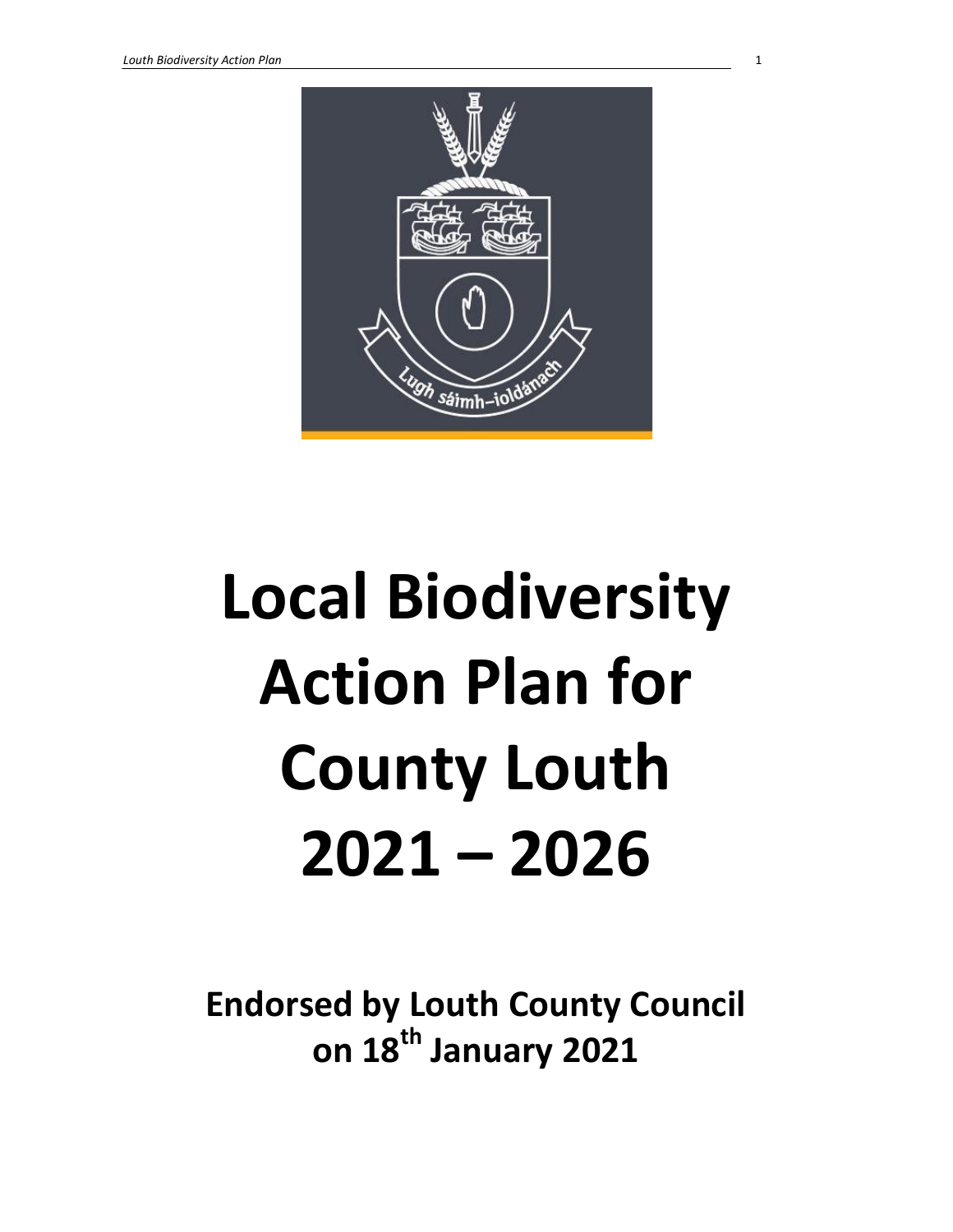# **CONTENTS**

| <b>Section</b>           |                                                                                                                                                                                                                            | Page                       |
|--------------------------|----------------------------------------------------------------------------------------------------------------------------------------------------------------------------------------------------------------------------|----------------------------|
|                          | <b>Vision for the Louth LBAP</b>                                                                                                                                                                                           | 3                          |
|                          | <b>Background to this plan</b>                                                                                                                                                                                             | 3                          |
|                          | Scope and Management of this plan                                                                                                                                                                                          | 4                          |
|                          | <b>The Global Context</b>                                                                                                                                                                                                  | 5                          |
|                          | <b>The European Context</b>                                                                                                                                                                                                | 6                          |
|                          | <b>The National Context</b>                                                                                                                                                                                                | 8                          |
| <b>The Local Context</b> |                                                                                                                                                                                                                            | 13                         |
|                          | <b>Proposed Policies for the Louth LBAP</b>                                                                                                                                                                                | 15                         |
| <b>Annexes</b>           |                                                                                                                                                                                                                            | 20                         |
| A<br>B<br>C<br>D<br>E    | Legislation (European, National and Local)<br><b>Protected habitats and sites in County Louth</b><br><b>Protected species in County Louth</b><br><b>Invasive species</b><br><b>Prior Biodiversity work in County Louth</b> | 21<br>23<br>25<br>29<br>30 |
|                          |                                                                                                                                                                                                                            |                            |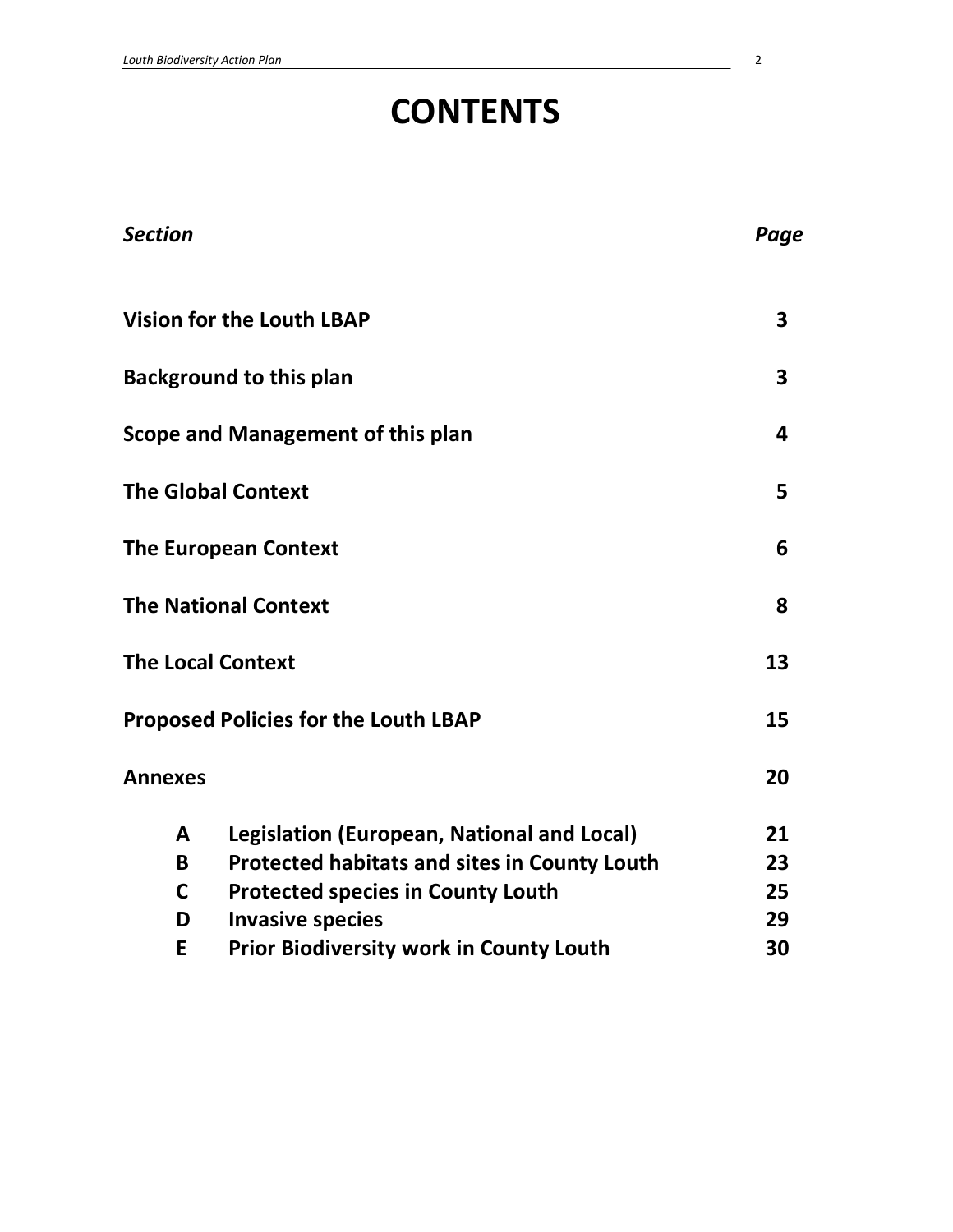# Vision for biodiversity in Louth

The vision of this biodiversity plan is for County Louth to have healthy people and wildlife, thriving in a healthy, natural environment. The county intends to move from a goal of "No nett loss of biodiversity" to "Nett gain", that is active management and restoration of our life support systems.

# Background to this plan

The purpose of this plan is to protect, enhance and restore biodiversity within the county of Louth, Ireland, as our contribution to national and international efforts to halt the sixth mass extinction of life on Earth.

The plan is intended to implement, within County Louth, the actions set out in both Ireland's National Biodiversity Action Plan 2017 – 2021 and in the EU Biodiversity Strategy for 2030 (May 2020). National and international biodiversity policies will only be achieved if lower tier biodiversity plans implement them locally. This plan is County Louth's own contribution to saving complex life on Earth and so some locallyrelevant actions have been added too.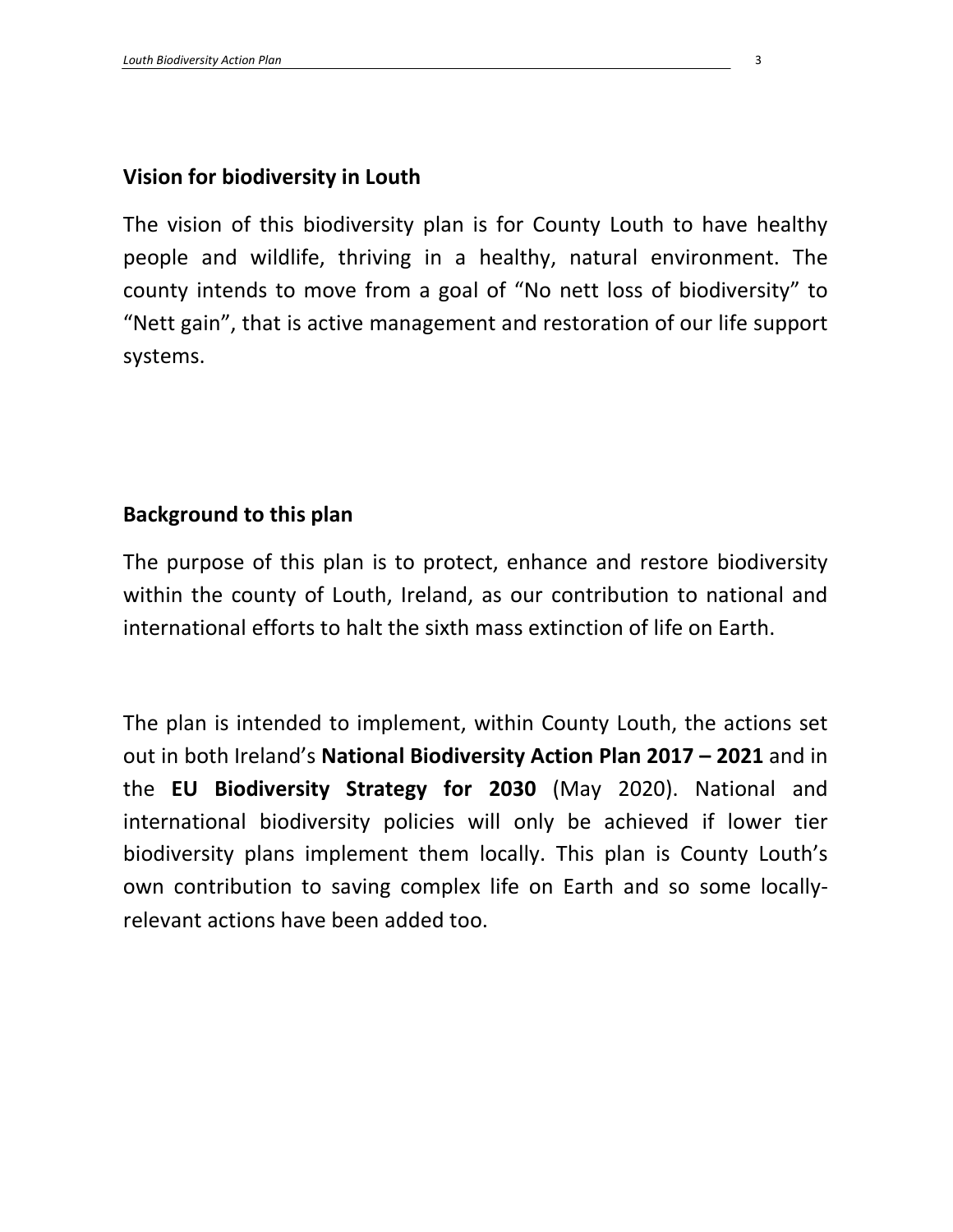# Scope and management of this plan

This plan has been prepared for Louth County Council, and emphasises actions that the council's officers will carry out. It also includes necessary actions which Louth County Council cannot achieve on its own and which will require the collaboration of a wide range of other organisations and groups.

Louth County Council is the local authority for the whole of County Louth. It provides crucial services to the people of Louth, often in conjunction with national bodies. These services include Arts, Culture, Libraries and Heritage, community and economic development, environmental regulation and the provision of parks and other leisure facilities, such as Blue Flag Beaches. Louth County Council has substantial powers as the Fire, Housing, Planning, Roads and Waste Authority for County Louth. As well as regulating development by third parties, the Council is also one of the most active developers in the County in its own right. In all of these activities, there is potential for the Council to protect, enhance and restore the natural environment and biodiversity, as these also provide services which are crucial to the survival and thriving of our people.

The council has a more limited official role in controlling what happens in the marine areas off the county's coasts but it can influence what runs into the sea (marine areas are a major focus of the EU's new Biodiversity Strategy for 2030). Much of our landscape is used for farming, or for commercial forestry, and the County Council has limited roles in respect of these major land use activities. The County Council will therefore seek to implement this Local Biodiversity Action Plan through deepening and strengthening its working relationship with State agencies such as Teagasc, The Forest Service, Coillte, Inland Fisheries Ireland/The Loughs Agency and the EPA.

Voluntary groups, whether national organisations such as, for example, BirdWatch Ireland and the Irish Peatland Conservation Council; local bodies such as the Louth Nature Trust; or community groups, such as Tidy Towns or Men's Sheds, will also be essential partners in the implementation of this plan.

Academia has a vitally important role to play in the conservation of biodiversity. Louth County Council will continue to work with the local Third Level institution, DkIT, and with colleges across Ireland and abroad.

Finally, funding will be needed to achieve these objectives. Louth County Council will work with the Heritage Council, the National Parks and Wildlife Service and its parent Department and will seek to collaborate with others in EU-funded initiatives such as INTERREG and LIFE.

#### Review in relation to changing national context

The current, third National Biodiversity Action Plan covers the period 2017 to 2021. A new National Plan is therefore due during 2021. This Louth Local Biodiversity Action Plan will be reviewed and updated, as necessary, within six months of the publication of the fourth National Plan, to ensure that it continues to align with national priorities for biodiversity.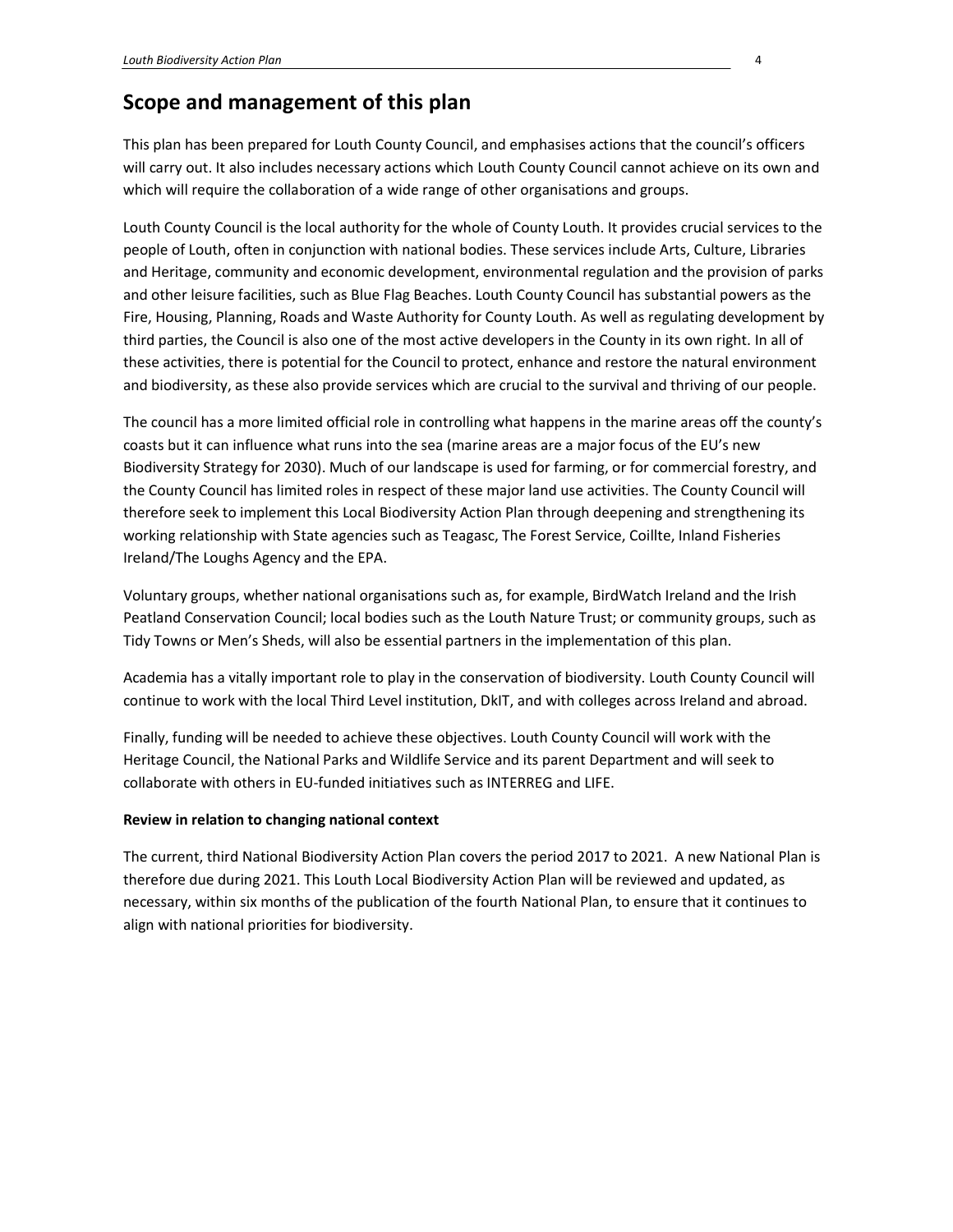#### THE GLOBAL CONTEXT. "THINK GLOBALLY – ACT LOCALLY".

The whole Earth is a single, integrated bio-geo-chemical system. Biodiversity, like the atmosphere and the oceans, is global and so the biodiversity crisis is global. What we do in County Louth affects the lives of people in South America. What people do in China or central Africa affects the lives of people in County Louth. This has long been recognised and so biodiversity conservation is based on Global Agreements.



Ireland ratified the Convention on Biological Diversity in 1996. The Convention parties are required to implement the Strategic Plan for Biodiversity, 2011 – 20 (made in Aichi, Japan). Aichi Biodiversity Target 17 requires all contracting parties to produce National Biodiversity Strategies and Action Plans.

As the EU is also a contracting party to the convention, it produced its own EU Biodiversity Action Plan 2010 to 2020, recently superseded by the EU Biodiversity Strategy for 2030 (May 2020).

Ireland's current strategy is the National Biodiversity Action Plan 2017 – 2021. This will be replaced during the lifetime of the County Louth Local Biodiversity Action Plan, which will be reviewed to order to ensure its alignment with the new national plan. As the new National Biodiversity Action Plan will have to accord with the EU Biodiversity Strategy, which has been taken into account in the compilation of this LBAP, it is hoped that any changes needed will be minimal.

All those actions detailed in the EU's Biodiversity Strategy and in Ireland's current National Biodiversity Action Plan, which have some currency within County Louth, are listed in the following sections.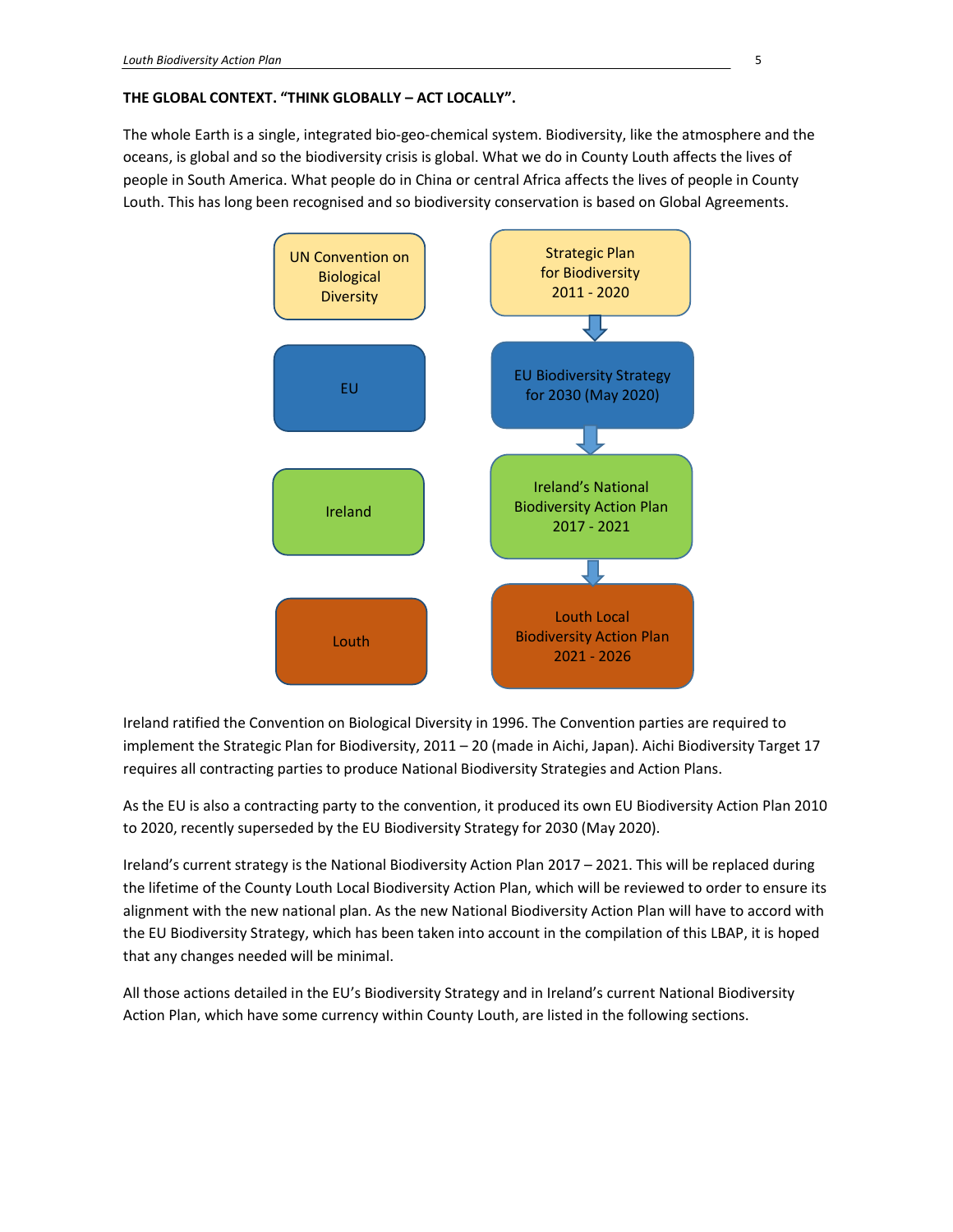#### The European context (extracted from the EU Biodiversity Strategy for 2030)

#### BIODIVERSITY – THE NEED FOR URGENT ACTION

From the world's great rainforests to small parks and gardens, from the blue whale to microscopic fungi, biodiversity is the extraordinary variety of life on Earth. We humans are part of, and fully dependent on, this web of life: it gives us the food we eat, filters the water we drink, and supplies the air we breathe. Nature is as important for our mental and physical wellbeing as it is for our society's ability to cope with global change, health threats and disasters. We need nature in our lives.

Healthy and resilient societies depend on giving nature the space it needs. The recent COVID-19 pandemic makes the need to protect and restore nature all the more urgent. The pandemic is raising awareness of the links between our own health and the health of ecosystems. It is demonstrating the need for sustainable supply chains and consumption patterns that do not exceed planetary boundaries. This reflects the fact that the risk of emergence and spread of infectious diseases increases as nature is destroyed. Protecting and restoring biodiversity and well-functioning ecosystems is therefore key to boost our resilience and prevent the emergence and spread of future diseases.

[...] The business case for biodiversity is compelling. Industry and companies rely on genes, species, and ecosystem services as critical inputs for production, notably for medicines. Over half of global GDP depends on nature and the services it provides, with three key economic sectors – construction, agriculture, and food and drink – all highly dependent on it.

Biodiversity conservation has potential direct economic benefits for many sectors of the economy. […]

Biodiversity is also crucial for safeguarding EU and global food security. Biodiversity loss threatens our food systems, putting our food security and nutrition at risk. Biodiversity also underpins healthy and nutritious diets and improves rural livelihoods and agricultural productivity. For instance, more than 75% of global food crop types rely on animal pollination.

Despite this urgent moral, economic and environmental imperative, nature is in a state of crisis. The five main direct drivers of biodiversity loss – changes in land and sea use, overexploitation, climate change, pollution, and invasive alien species – are making nature disappear quickly. We see the changes in our everyday lives: concrete blocks rising up on green spaces, wilderness disappearing in front of our eyes, and more species being put at risk of extinction than at any point in human history. In the last four decades, global wildlife populations fell by 60% as a result of human activities. And almost three quarters of the Earth's surface have been altered, squeezing nature into an ever-smaller corner of the planet.

The biodiversity crisis and the climate crisis are intrinsically linked. Climate change accelerates the destruction of the natural world through droughts, flooding and wildfires, while the loss and unsustainable use of nature are in turn key drivers of climate change. But just as the crises are linked, so are the solutions. Nature is a vital ally in the fight against climate change. Nature regulates the climate, and nature-based solutions, such as protecting and restoring wetlands, peatlands and coastal ecosystems, or sustainably managing marine areas, forests, grasslands and agricultural soils, will be essential for emission reduction and climate adaptation. Planting trees and deploying green infrastructure will help us to cool urban areas and mitigate the impact of natural disasters.

Biodiversity loss and ecosystem collapse are one of the biggest threats facing humanity in the next decade. They also threaten the foundations of our economy and the costs of inaction are high and are anticipated to increase. The world lost an estimated €3.5-18.5 trillion per year in ecosystem services from 1997 to 2011 owing to land-cover change, and an estimated €5.5-10.5 trillion per year from land degradation. Specifically, biodiversity loss results in reduced crop yields and fish catches, increased economic losses from flooding and other disasters, and the loss of potential new sources of medicine.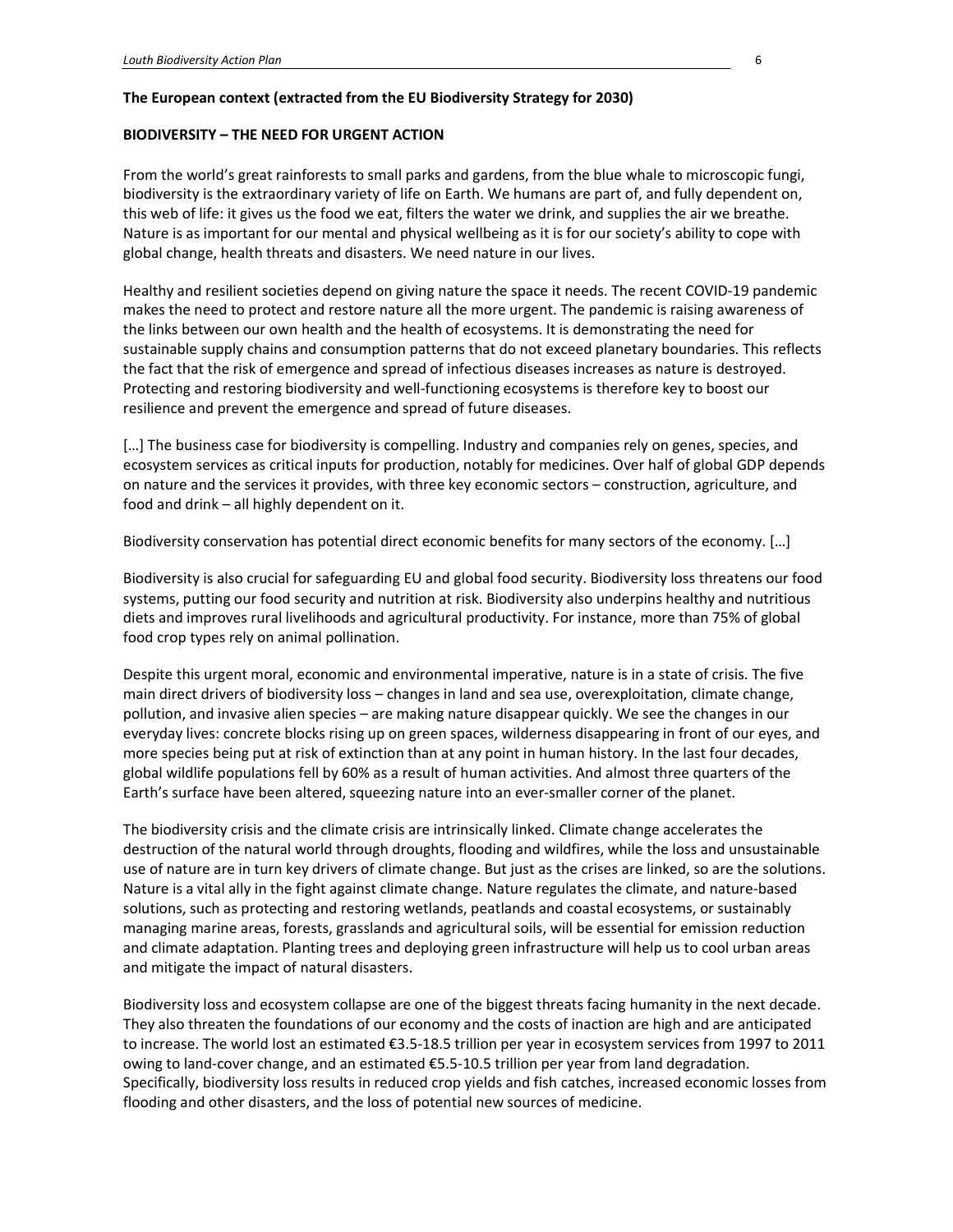The EU is ready to show ambition to reverse biodiversity loss, lead the world by example and by action, and help agree and adopt a transformative post-2020 global framework at the 15<sup>th</sup> Conference of the Parties to the Convention on Biological Diversity. This should build on the headline ambition to ensure that by 2050 all of the world's ecosystems are restored, resilient, and adequately protected. The world should commit to the net-gain principle to give nature back more than it takes. As part of this, the world should commit to no human-induced extinction of species, at minimum where avoidable.

#### EU Nature Restoration Plan: key commitments by 2030 (published May 2020)

- 1. Legally binding EU nature restoration targets to be proposed in 2021, subject to an impact assessment. By 2030, significant areas of degraded and carbon-rich ecosystems are restored; habitats and species show no deterioration in conservation trends and status; and at least 30% reach favourable conservation status or at least show a positive trend.
- 2. The decline in pollinators is reversed.
- 3. The risk and use of chemical pesticides is reduced by 50% and the use of more hazardous pesticides is reduced by 50%.
- 4. At least 10% of agricultural area is under high-diversity landscape features.
- 5. At least 25% of agricultural land is under organic farming management, and the uptake of agroecological practices is significantly increased.
- 6. Three billion new trees are planted in the EU, in full respect of ecological principles.
- 7. Significant progress has been made in the remediation of contaminated soil sites.
- 8. At least 25,000 km of free-flowing rivers are restored.
- 9. There is a 50% reduction in the number of Red List species threatened by invasive alien species.
- 10. The losses of nutrients from fertilisers are reduced by 50%, resulting in the reduction of the use of fertilisers by at least 20%.
- 11. Cities with at least 20,000 inhabitants have an ambitious Urban Greening Plan.
- 12. No chemical pesticides are used in sensitive areas such as EU urban green areas.
- 13. The negative impacts on sensitive species and habitats, including on the seabed through fishing and extraction activities, are substantially reduced to achieve good environmental status.
- 14. The by-catch of species is eliminated or reduced to a level that allows species recovery and conservation.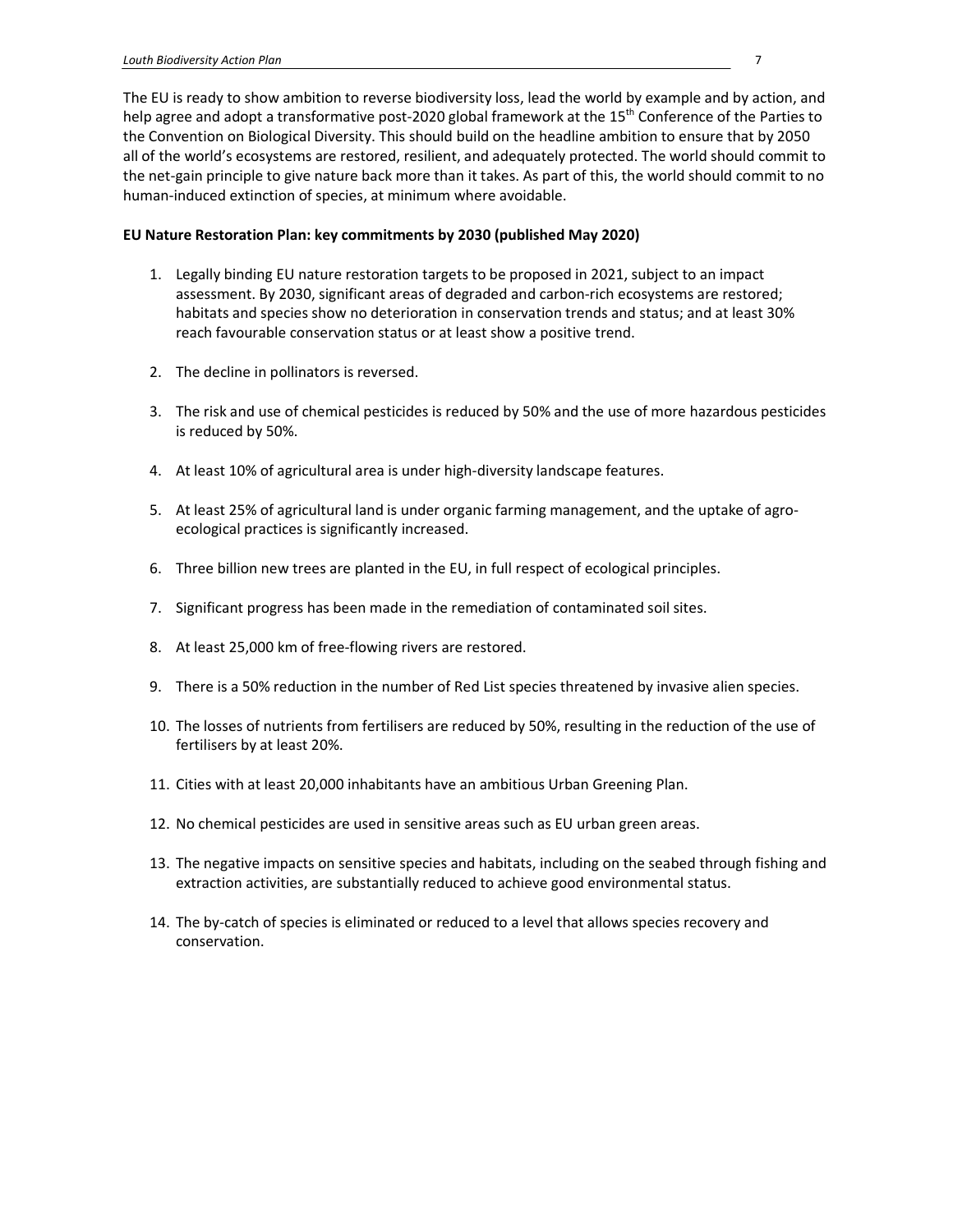#### The National Context - Ireland's National Biodiversity Action Plan (NBAP) 2017 – 2021

#### Relevant Objectives and Actions of Ireland's National Biodiversity Action Plan

All NBAP actions that are considered to have particular relevance to the Local Biodiversity Action Plan for Louth (the Louth LBAP) are included below. Local Authorities (or 'Public Authorities', more generally) are listed, in the NBAP, as 'key partners' against those actions printed in red typeface. Local Authorities are considered to be 'lead partners' for those actions in the NBAP listed in *Italicised bold red* typeface below.

Objective 1 Mainstream biodiversity into decision-making across all sectors (25 Actions)

Target 1.1: Shared responsibility for the conservation of biodiversity and the sustainable use of its components is fully recognised, and acted upon, by all sectors (18 actions, six relevant to the Louth LBAP)

1.1.2. Public and Private Sector relevant policies will use best practice in SEA, AA and other assessment tools to ensure proper consideration of biodiversity in policies and plans

1.1.3. All Public Authorities and private sector bodies move towards no net loss of biodiversity through strategies, planning, mitigation measures, appropriate offsetting and/or investment in Blue-Green infrastructure

1.1.4. Strengthen ecological expertise in local authorities and relevant Government Departments and agencies

1.1.5. Local Authorities will review and update their Biodiversity and Heritage Action Plans

1.1.6. Local Authorities will review and update their Development Plans and policies to include policies and objectives for the protection and restoration of biodiversity

1.1.7. Develop a Green Infrastructure at local, regional and national levels and promote the use of nature based solutions for the delivery of a coherent and integrated network

1.1.8. Continue to produce guidance on the protection of biodiversity in designated areas, marine and the wider countryside for Local Authorities and relevant sectors (actually a central government action)

Target 1.2: Strengthened legislation in support of tackling biodiversity loss in Ireland (seven actions none of which is within the operational parameters of Louth County Council)

Objective 2 Strengthen the knowledge base for conservation, management, and sustainable use of biodiversity (24 actions, of which the following have some relevance to the Louth LBAP)

Target 2.1: Knowledge of biodiversity and ecosystem services has substantially advanced our ability to ensure conservation, effective management, and sustainable use by 2021 (24 actions, six relevant, including one in which Local Authorities are listed as 'key partners')

2.1.3. Complete national terrestrial habitat, land cover, land use, and ecosystem service maps

2.1.6. Undertake surveys and assessments of status, trends and distribution of all habitats and species of EU interest and additional habitats and species of national and regional importance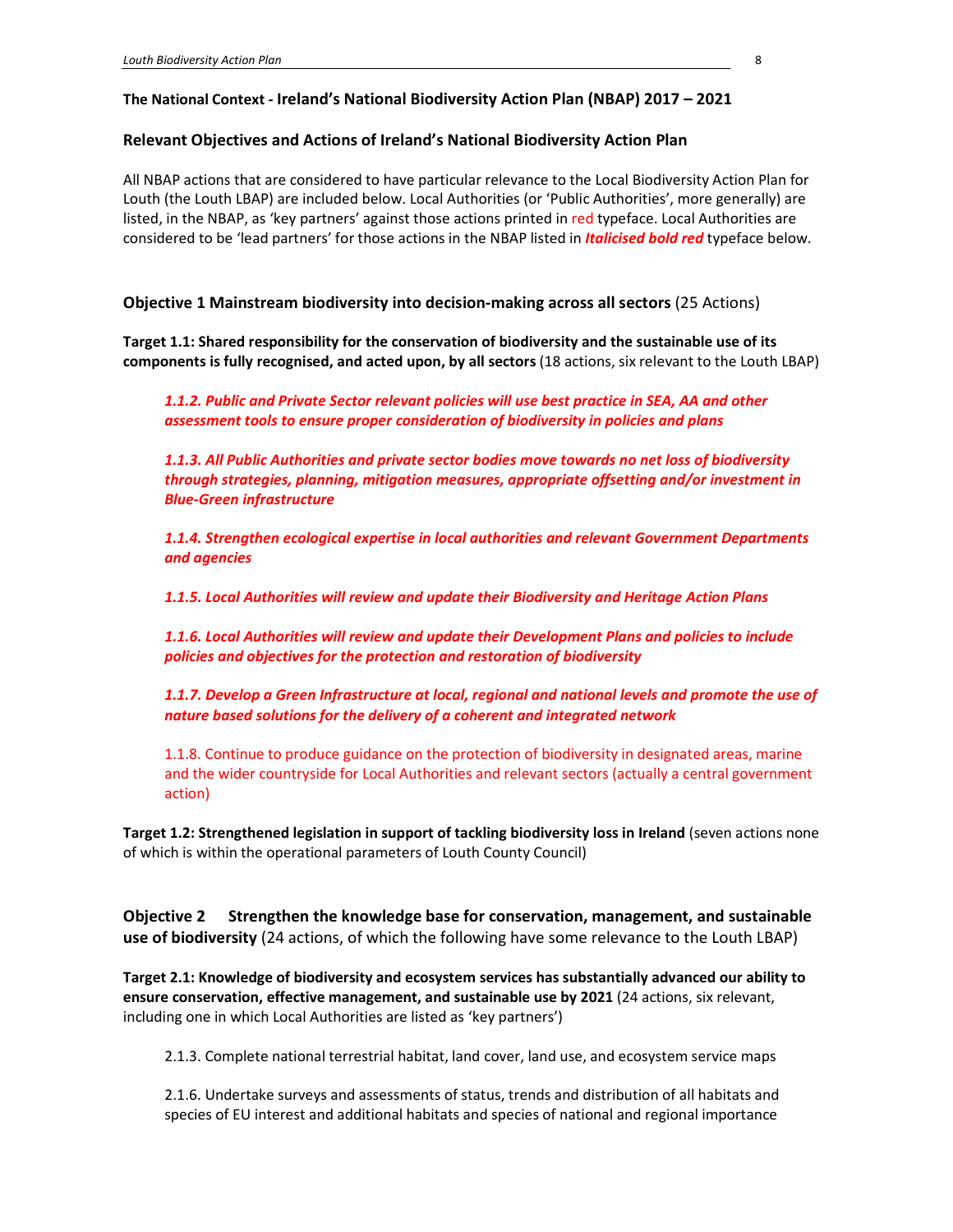2.1.7. Support and encourage the volunteer network and local communities to carry out biological recording and other citizen science projects

2.1.8. Ensure that international collaborative funding opportunities are effectively targeted to assist implementation of this NBAP through consultation between funders, researchers and users of research

2.1.12. Hedgerow surveys will be continued by Local Authorities

2.1.18. Conduct research into the threat posed to Ireland's marine biodiversity by marine litter including microplastics, ocean acidification, light and noise

#### Objective 3 Increase awareness and appreciation of biodiversity and ecosystem services

(includes a total of eight actions, of which seven are considered relevant to this Louth LBAP, including one in which Local Authorities are specified as delivering organisations; "key partners")

Target 3.1: Enhanced appreciation of the value of biodiversity and ecosystem services amongst policy makers, businesses, stakeholders, local communities, and the general public (eight actions)

3.1.1. Engage with local communities and stakeholders to help achieve the objectives of this plan

3.1.2. Enhance training, communication, cooperation and concerted action between relevant sectors in support of biodiversity conservation

3.1.3. Raise awareness in private sector organisations of impacts and dependencies on biodiversity and ecosystem services

3.1.4. Support radio, TV, web-based and other media products that emphasise or are centred around showcasing biodiversity, its importance, and current or future challenges

3.1.6. Include biodiversity and ecosystem services in relevant courses in primary, secondary and tertiary level education

3.1.7. Develop and implement a communications campaign in support of public and sectoral understanding of the value of biodiversity and full implementation of this NBAP

3.1.8. Engage landowners, farming and aquaculture sectors to promote the benefits of conservation and sustainable use of biodiversity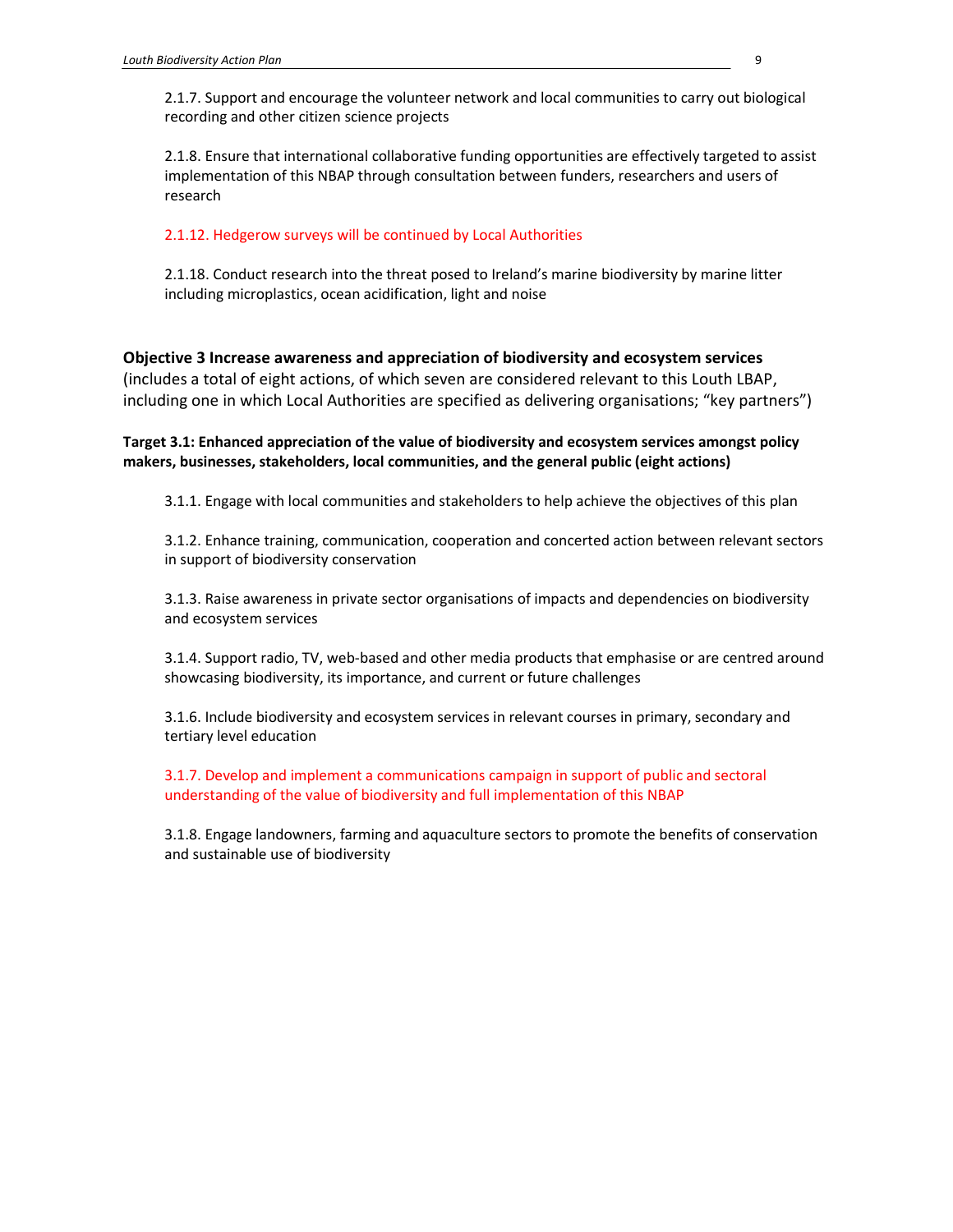Objective 4 Conserve and restore biodiversity and ecosystem services in the wider countryside (27 Actions in total, across five 'Targets')

Target 4.1: Optimised opportunities under agriculture and rural development, forestry and other relevant policies to benefit biodiversity (nine actions, most of which are beyond the Louth LBAP's remit

4.1.8. Implement the All-Ireland Pollinator Plan including: making the Irish countryside more pollinator friendly; raising awareness of pollinators; supporting beekeepers and growers; expanding knowledge of pollinators; and collecting evidence to track changes

Target 4.2: Principal pollutant pressures on terrestrial and freshwater biodiversity substantially reduced by 2020 (two actions, both of which are relevant to the Louth LBAP as Local Authorities are 'key partners')

4.2.1. Continue to protect, enhance and monitor the ecological status of water during the second cycle of the Water Framework Directive (2015- 2021) including reducing risks to water quality and utilising ecological expertise in decision-making, and in analysis of cumulative effects

4.2.3. Implement recommendations of EPA STRIVE Report Series No. 99 (Management Strategies for the Protection of High Status Waterbodies) including, amongst other measures: prioritisation for protection measures; planning/licensing control; assessment of cumulative impacts; and integrated monitoring and protection

Target 4.4: Harmful invasive alien species are controlled and there is reduced risk of introduction and/or spread of new species (seven actions, three of which mention Local Authorities, with one leading role)

4.4.2. Develop national and whole island plans to implement the EU Invasive Alien Species (IAS) Regulation and relevant sections of Ireland's EU (Birds and Natural Habitats) Regulations 2011 including: development and adoption of biosecurity plans in relevant state bodies; a Rapid Response Protocol for the island of Ireland; coordination and collation of invasive species surveillance and monitoring data; and work with Northern Ireland and UK authorities on invasive species of mutual concern

#### 4.4.3. Continue and enhance measures for eradication, where feasible, control and containment of invasive species

4.4.4. Encourage horticultural nurseries to produce native species, varieties and landraces from appropriate native sources for public and private sector plantings. Public bodies will endeavour to plant native species in order to reduce importation of non-native species, varieties and landraces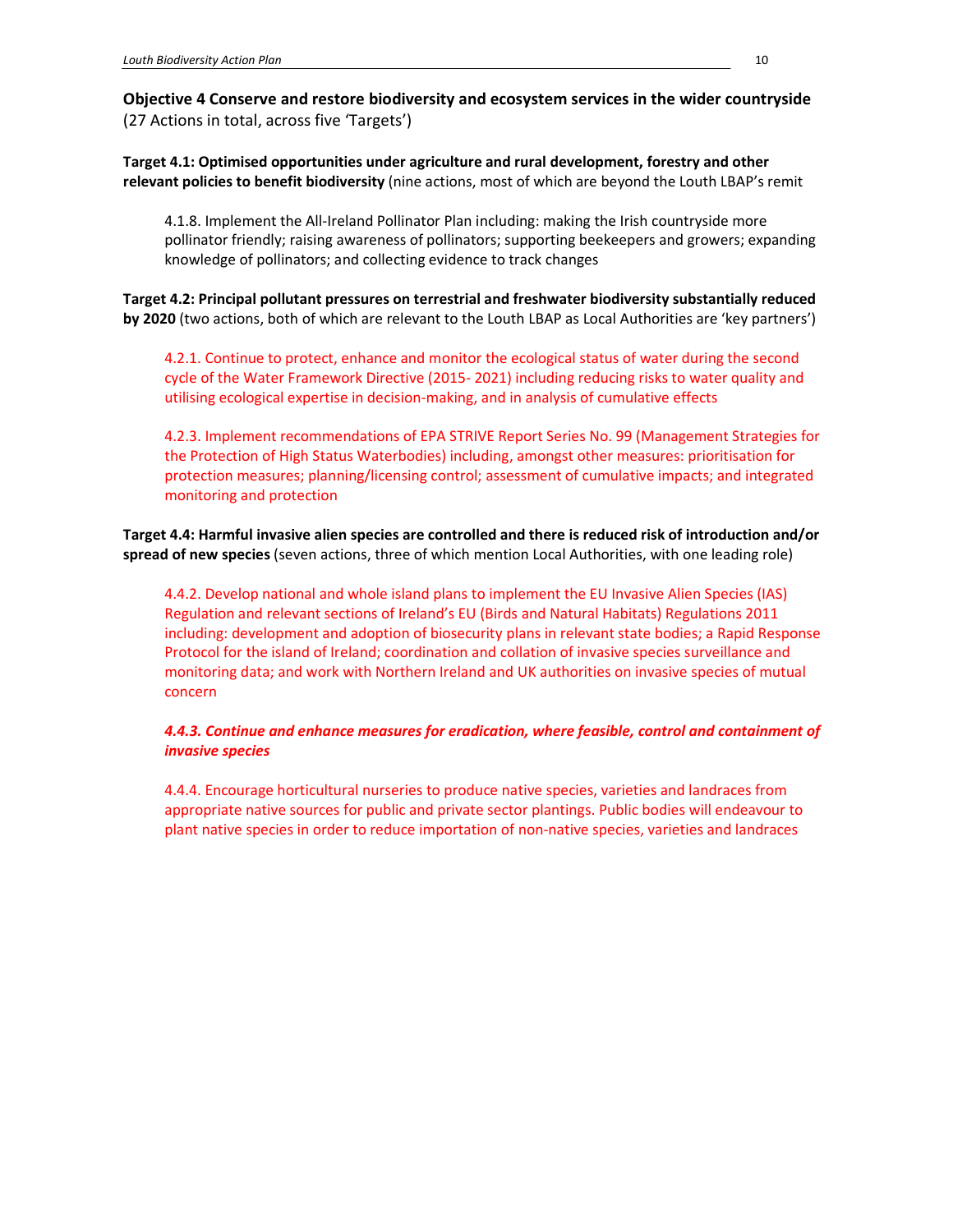Objective 5 Conserve and restore biodiversity and ecosystem services in the marine environment (contains eight actions in total, divided equally between two targets)

Target 5.1: Progress made towards good ecological and environmental status of marine waters over the lifetime of this Plan (four actions, two of which mention Local Authorities as lead partners)

5.1.2. Implement measures to achieve good ecological and environmental status of marine and coastal habitats as required by the Habitats, Directive, Water Framework Directive and Marine Strategy Framework Directive (MSFD) and in line with the OSPAR Convention (Convention for the protection of the marine environment in the North-East Atlantic)

5.1.4. Promote the incorporation of ecological engineering features in new and existing structures such as coastal defences

Target 5.2: Fish stock levels maintained or restored to levels that can produce maximum sustainable yield, where possible, no later than 2020

Objective 6 Expand and improve management of protected areas and species (17 actions)

Target 6.1: Natura 2000 network designated and under effective conservation management by 2020 (Ten actions, of which two specify Local Authorities as 'key partners')

6.1.2. Develop and utilise licensing and consent systems to facilitate sustainable activities within Natura 2000 sites

6.1.7. Implement the conservation measures necessary to achieve the published conservation objectives for Natura 2000 sites. Develop and implement additional measures as necessary to achieve favourable conservation status both nationally and at site level

6.1.10. Continue to collect information on sites to be considered towards the protection and enhancement of the Natural Heritage Area network

#### Target 6.2: Sufficiency, coherence, connectivity, and resilience of the protected areas network substantially enhanced by 2020 (two actions)

6.2.1. Increase connectivity of the protected areas network using appropriate buffer zones, corridors, stepping stones and/or flyways

#### Target 6.3: No protected species in worsening status by 2020; majority species in, or moving towards, favourable status by 2020 (five actions)

6.3.4. Implement species action plans, including for: Red Squirrel, Red Grouse, Grey Partridge, Hen Harrier and reintroduced raptors and initiate further management actions as necessary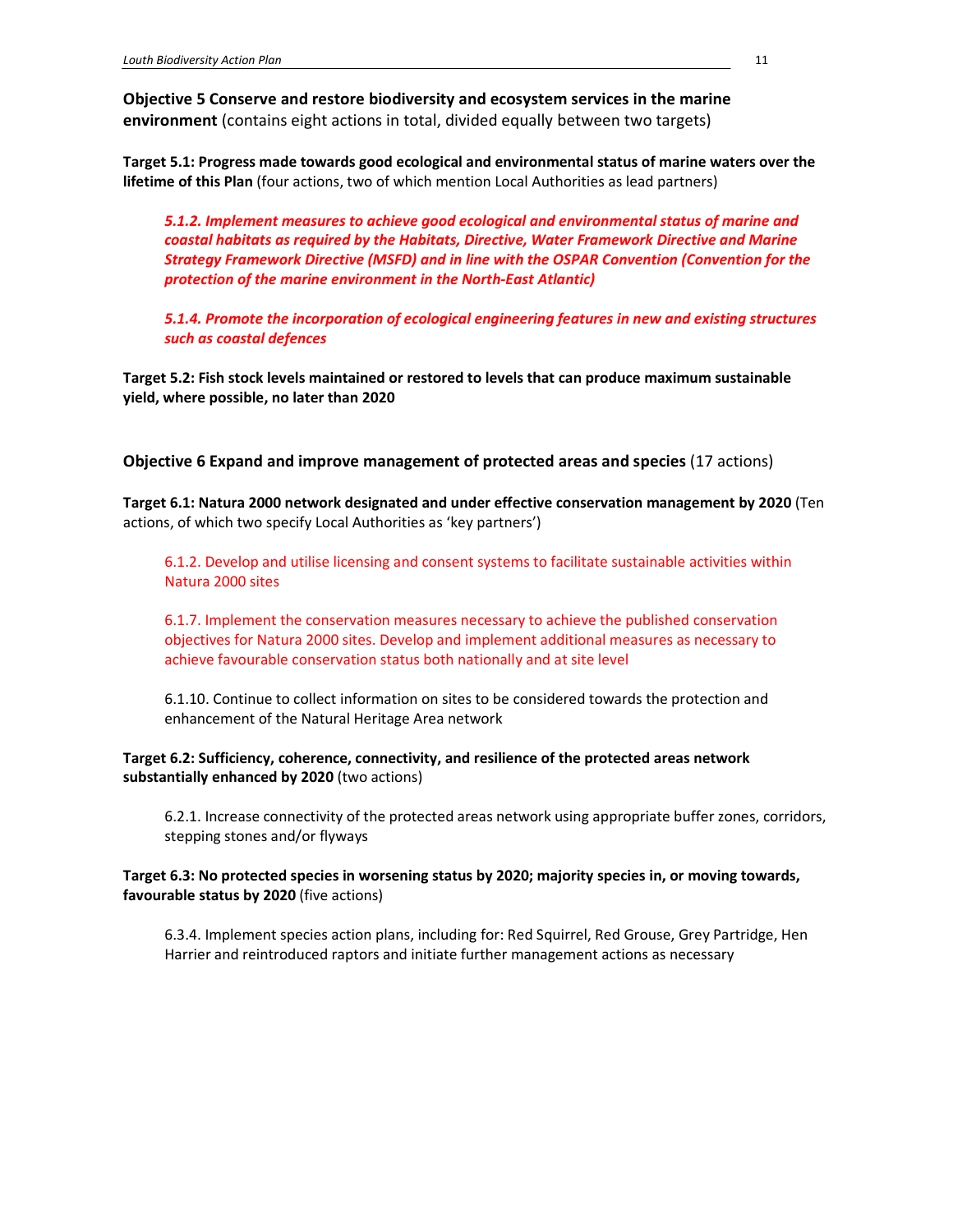Objective 7: Strengthen international governance for biodiversity and ecosystem services (ten actions in total, of which only those relating to northern Ireland are relevant to this LBAP)

Target 7.1: Strengthened support for biodiversity and ecosystem services in external assistance (1 action)

Target 7.2: Enhanced contribution to international governance for biodiversity and ecosystem services (two actions)

Target 7.3: Enhanced cooperation with Northern Ireland on common issues (three actions)

7.3.1. Continue communication and harmonized action at an all-island level on issues of common concern including for the implementation of international legislation and tackling wildlife crime

7.3.2. Cooperation and coordination (where possible and relevant) on Species and Habitat surveillance initiatives under the Habitats and Birds Directives (e.g., All-Ireland seal surveys, All-Ireland cetacean strandings scheme, All-Ireland Red List for Birds (BoCCI), All-Ireland Brent Research Group)

Target 7.4: Reduction in the impact of Irish trade on global biodiversity and ecosystem services (four actions)

7.4.1. Adopt measures to significantly reduce negative impacts of trade on biodiversity and to enhance positive impacts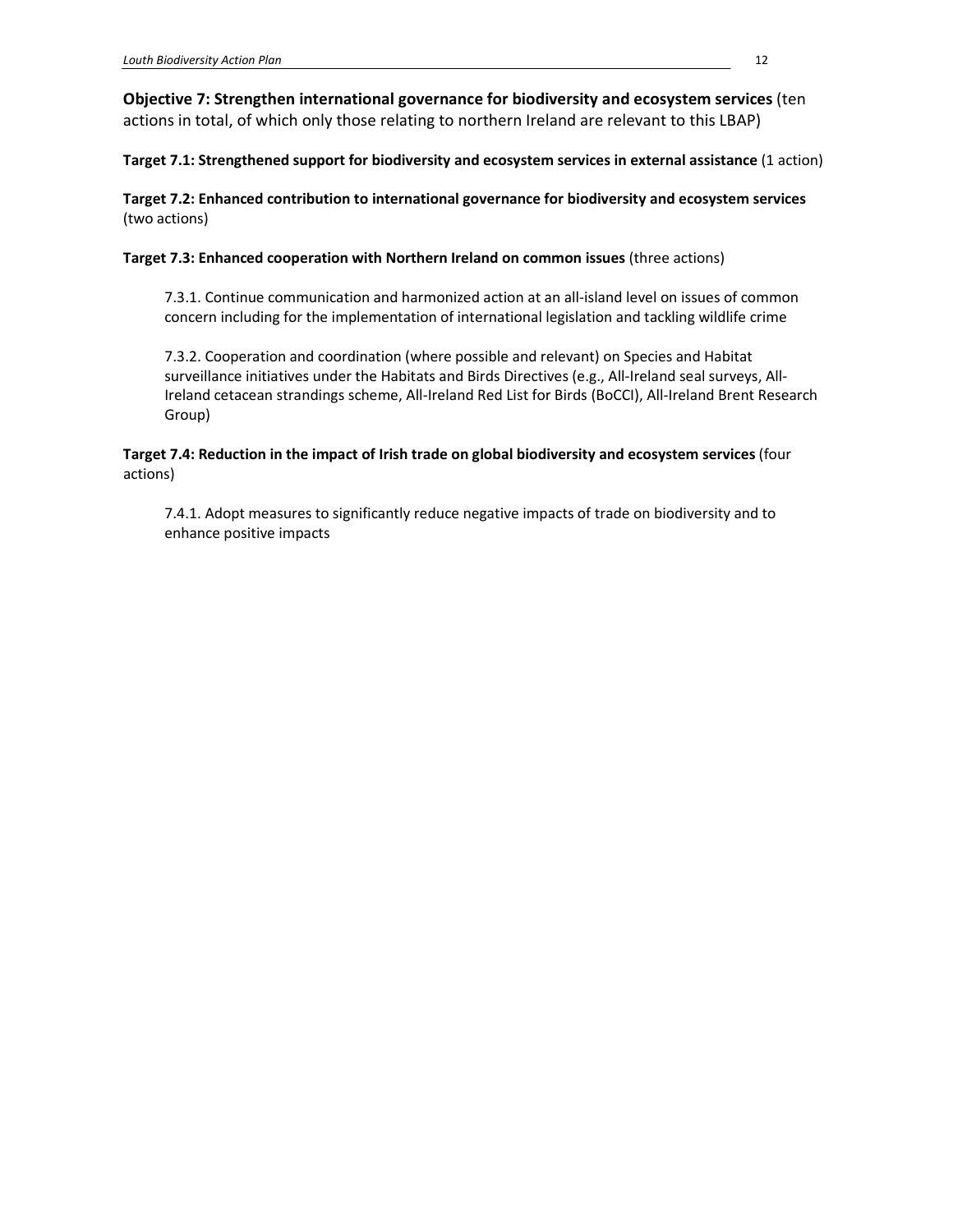#### The local context, County Louth

Louth is one of Ireland's most historic counties, having been created by king John of England and first 'Lord of Ireland' in the early 13<sup>th</sup> century. It is also Ireland's smallest county; at a little over 800 square kilometres (around the same size as the Inishowen peninsula in north-east County Donegal). Louth is, however, strategically located, with its county town of Dundalk lying midway between Belfast and Dublin, on some of the busiest communications routes in the county. Drogheda, Ireland's largest town, lies in the south of the county, on the same busy communications routes and the Boyne. Louth is a highly desirable location for both businesses and households, permitting easy access to the two largest cities on the island of Ireland.

Louth is a coastal county. It is generally low-lying, fertile, sunny and relatively dry, and is also well-watered by rivers rising in other, wetter counties, which must flow through Louth to reach the Irish Sea. The main exceptions to this picture of a fertile, arable plain are the high, rocky mountains of the Cooley peninsula in the north and the Oriel Hills, which separate the Boyne valley in the south from the rest of Louth.

Louth is densely settled (by Irish standards), with a population of around 130,000, and is also intensively farmed. Much of Louth is ideal for arable farming and so it was highly desirable to the Norman colonists who seized it in the late 12<sup>th</sup> century, founding several walled towns. When the Normans abandoned much of the North and West of Ireland after the Black Death, Louth was firmly held onto and formed a major part of the English Pale in the later Middle Ages, when it was separated from cattle-farming, Gaelic Ulster by a 'paling'.

Louth is still a border county. It fills the north-eastern corner of the Irish state, bordering two counties in the territory of Northern Ireland, retained by the United Kingdom when the rest of Ireland became independent in 1922. Most of the areas comprising the borders between Louth and its northern neighbours are important for wildlife, including Carlingford Lough and the mountains of north Louth and south Armagh. While both Ireland and the UK were members of the European Union they shared similar wildlife protection laws, something that may now change, as Brexit works itself out.

#### Biodiversity in Louth

Louth has one of the highest population densities in Ireland. It also has fertile and productive farmland and a good climate. It might be tempting to assume that Louth has no 'wild', biodiversity-rich areas but such an assumption would be mistaken. Louth is rich in biodiversity but mostly on its coasts, river and upland areas. Most of Louth's coast falls within European-protected biodiversity sites.

Louth has the lowest areal proportion of native or broadleaved woods, at just 0.18% (less than one fivehundredth of the area of the county). Louth also has the lowest percentage of its land area covered in lakes. These figures make it all the more important to protect, enhance, restore and, if possible, expand the woods and lakes we do have.

The Irish Peatlands Conservation Council is Ireland's leading voluntary peatland conservation charity. It lists 736 important sites in the State, of which 11 lie within Louth (one is shared). Much of the Cooley or Carlingford Mountains is covered in peat, a very valuable 'sink' of Carbon.

Louth's intensive farming means the county does very well in relation to one important wildlife habitat. Louth has the highest density of hedgerows of all counties where sample surveys have been done, very marginally ahead of neighbouring Monaghan. Hedges are important in their own right, as habitats for wild creatures to live in but they also act as important wildlife corridors, permitting the movement and dispersal of plant and animal species through an otherwise almost treeless landscape.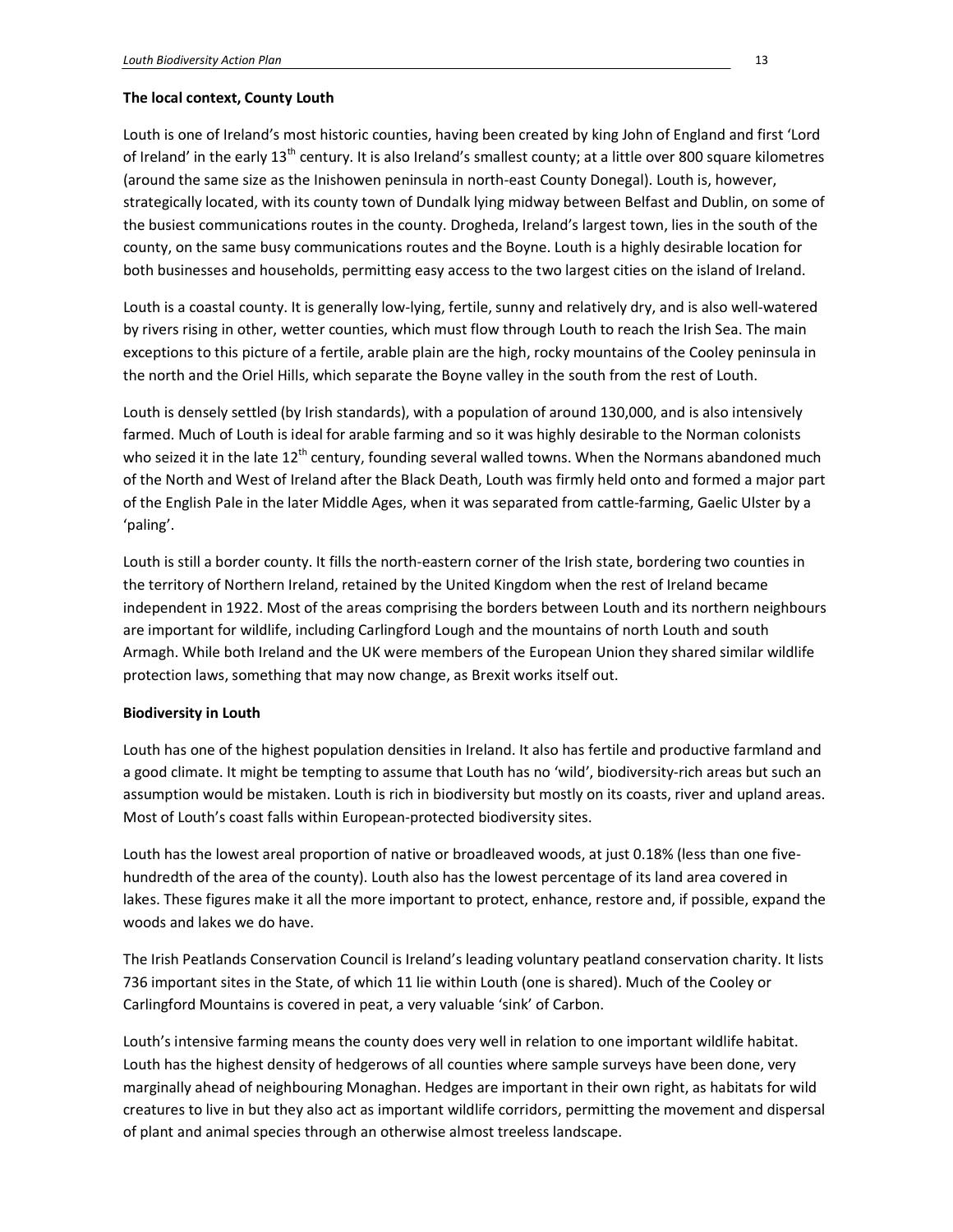Wetlands are important places for biodiversity. Louth County Council has surveyed almost all of the county's wetlands and found that many have been lost (polluted, drained or infilled) over the years. It is therefore vitally important that we protect the wetlands that survive intact and protect them as functioning hydrological units.

#### International and national protection of biodiversity within County Louth

As a member of the EU, Ireland must implement European Directives. The Birds and Habitats Directives require Ireland to designate and protect sites of European (or higher) importance for the conservation of biodiversity.

#### Local protection of biodiversity (wildlife) sites within County Louth

The County Development Plan (CDP) for County Louth (and other, more local area plans) protects those sites named as proposed Natural Heritage Areas under the Wildlife (Amendment) Act 2000 (and originally as Areas of Scientific Interest under the Wildlife Act, 1976).

The Louth Wetland Survey (2011 to 2014) identified many additional, and previously unrecognised, sites that qualified for designation as Natural Heritage Areas (cf. NBAP actions 2.1.6 and 6.1.10). The Geological Heritage Survey of Louth (2013) identified many geological sites which qualified to be designated as geological Natural Heritage Areas (as well as County Geological Sites). The State, rather than Louth County Council, has the legal power to designate Natural Heritage Areas and, as of the time of writing, no Natural Heritage Areas have been fully designated in Louth.

The County Development Plan also protects selected groups of trees, primarily for amenity (scenic) reasons, rather than as wildlife habitats, from destruction for built development. This is done either through listing the group of trees in the CDP or, more formally, through the passing of a Tree Preservation Order on the tree or trees.

#### How does the need to conserve biodiversity impact on social and business groupings?

Builders and developers, including the Council, need to know where the most important wildlife sites are located and what works or activities could damage them. Works need to be planned so that no damage will be caused to such sites and, ideally, that they will even be enhanced (NBG = nett biodiversity gain). It is very important to consider connectivity to protected biodiversity sites. Development immediately adjacent to such sites might not cause problems, while other developments, ten kilometres upstream might.

Farmers and foresters are advised by Teagasc and the Forest Service, both branches of the Department of Agriculture, Food and the Marine. Louth County Council does not have primary responsibility in terms of regulating farming and forestry. The Council will however ensure that staff of both agencies are aware of the location of all protected biodiversity sites and wetlands within the county so that they can prevent development, under their regulatory systems, that might damage such sites.

Fishermen and anglers. Sea-fishing is regulated by the Department of Agriculture, Food and the Marine and Louth County Council will seek to build working relationships with that side of the Department and with Bord Iascaigh Mhara. We will also work with angling groups and related interests, such as Inland Fisheries Ireland, to achieve the objectives of this plan.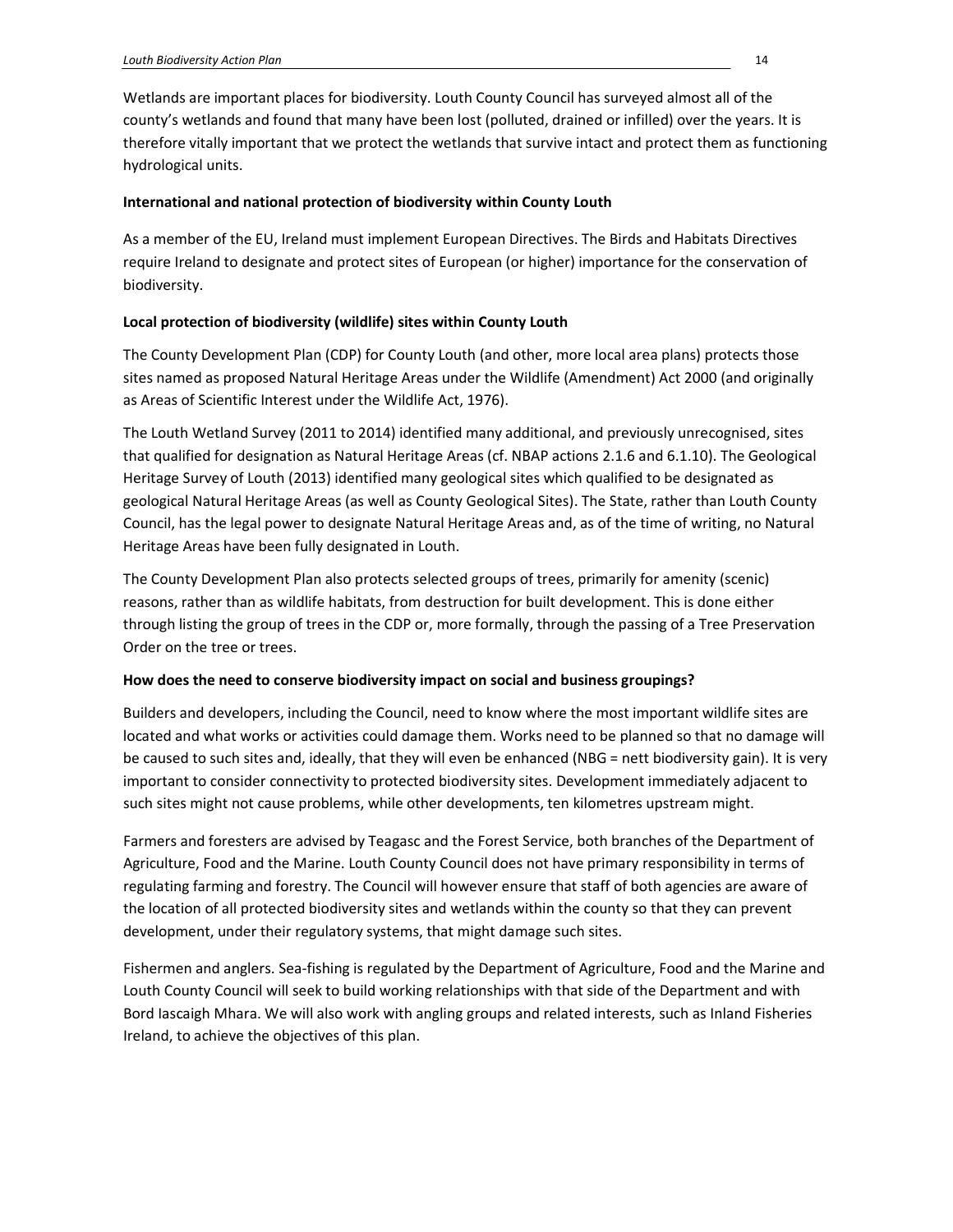#### PROPOSED POLICIES FOR THE LOUTH LBAP 2020 – 2025 (presented in the order of the National Biodiversity Action Plan 2017 – 2021). LCC section with lead responsibility and timescale is listed in red after each action

#### Objective 1: Mainstream biodiversity into decision-making across all sectors

#### Louth LBAP Action

- 1 Louth County Council will continue to apply best practice in SEA, AA and other assessment tools to ensure proper consideration of biodiversity in policies and plans, for both those projects it is promoting itself and in its role as regulating authority e.g. in planning, waste management etc. This includes adopting a rigorous approach to enforcement and requiring remediation of environmental damage caused by unauthorised activities. (NBAP action 1.1.2) PLANNING, Environment, Infrastructure, Operations, Water Services - ONGOING
- 2 Louth County Council will require no nett loss of biodiversity in relation to grants of planning permission or in any other activity in which it may have a regulatory role and will, if possible, require nett gain for biodiversity (NBAP action 1.1.3 and influenced by the EU Strategy) PLANNING - ONGOING
- 3 Louth County Council will investigate the possibility of establishing a specialist biodiversity technical advisory facility should government provide the resources needed (NBAP action 1.1.4) SENIOR MANAGEMENT TEAM, ASAP
- 4 Louth County Council has reviewed its Draft Local Biodiversity Action Plan, 2015 and drafted a new plan. Louth County Council will adopt the new plans before the end of 2020 (NBAP action 1.1.5) HERITAGE OFFICER, ASAP
- 5 Louth County Council has reviewed its County Development Plan as part of the process of writing the County Development Plan 2021 – 2027. The protection and restoration of biodiversity features in a new separate chapter on Natural Heritage. Local Development Plans will be created following its adoption, nested under this new County Development Plan and will address biodiversity similarly (NBAP action 1.1.6) PLANNING, Ongoing following adoption of the new CDP 2021 - 2017
- 6 Louth County Council has reviewed its county Green Infrastructure Strategy as part of the process of developing a new County Development Plan 2021 – 2027. Consideration will be given to how County Louth's Green Infrastructure Strategy might relate to and integrate with similar strategies for adjacent counties and regions and to the rest of the country (NBAP action 1.1.7) PLANNING – see CDP Policy NBG 52
- 7 Louth County Council will have due regard for any and all guidance on the protection of biodiversity in designated areas, marine and the wider countryside issuing from the national authorities (NBAP action 1.1.8) ALL TECHNICAL SECTIONS, with the support of the Heritage **Office**

#### Objective 2: Strengthen the knowledge base for conservation, management, and sustainable use of biodiversity

Target 2.1: Knowledge of biodiversity and ecosystem services has substantially advanced our ability to ensure conservation, effective management, and sustainable use by 2021

8 Louth County Council will participate, as far as resources permit, in any national terrestrial habitat, land cover, land use, and ecosystem service mapping exercise, building on the work it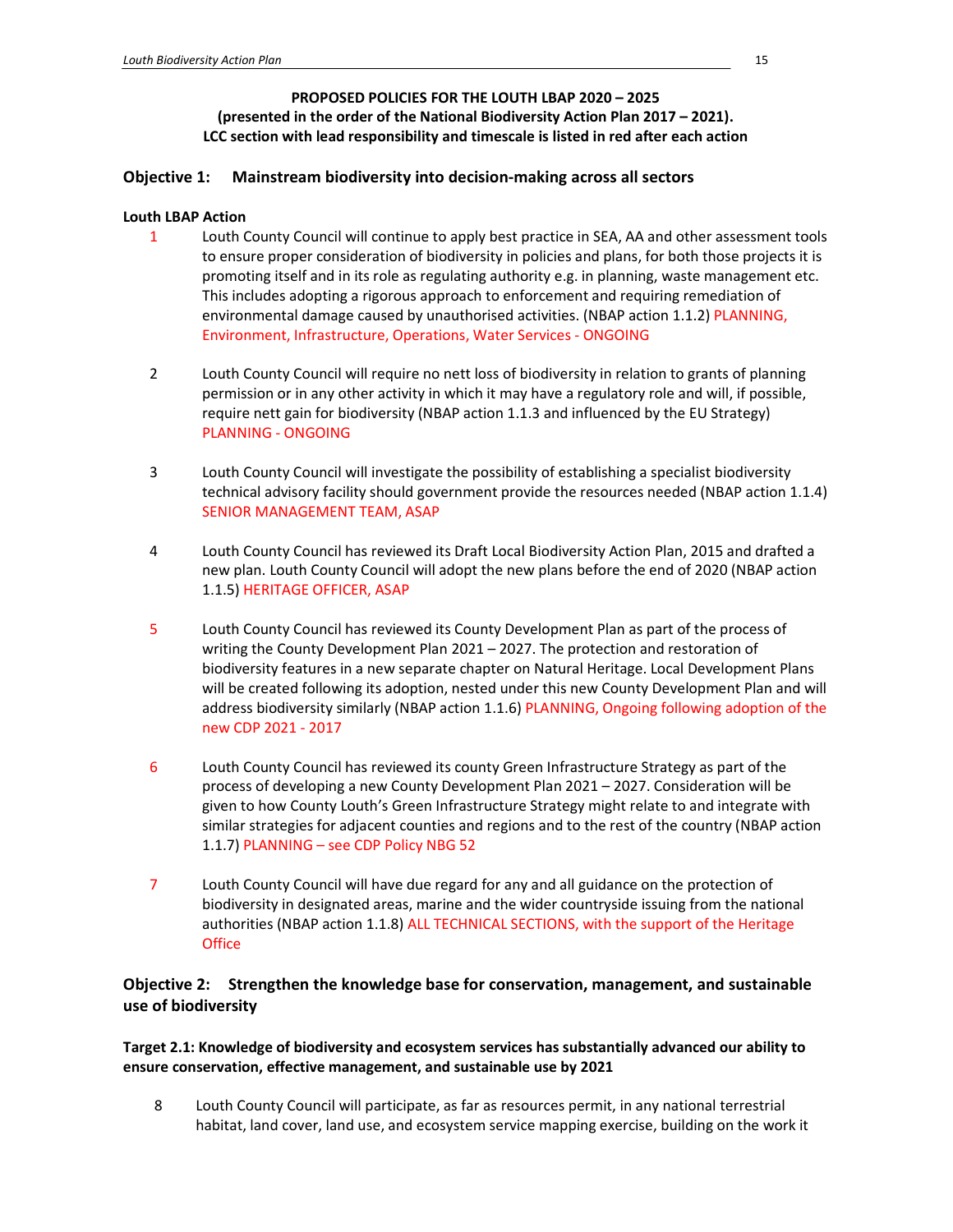has already carried out on hedgerows and wetlands (NBAP action 2.1.3) The Heritage Office, as and when appropriate/required

- 9 Louth County Council will participate in and support surveys and assessments of status, trends and distribution of all habitats and species of EU interest and additional habitats and species of national and regional importance. Much potentially valuable biodiversity data is generated through the planning and other regulatory processes. Louth County Council will require that applicants submit copies of any ecological assessments, requested by it as part of its regulatory function, to the National Biodiversity Data Centre too, in a suitable format. (NBAP action 2.1.6) The Heritage Office, Planning and other sections with regulatory functions
- 10 Louth County Council will support, train and encourage staff, local communities and volunteers to carry out biological recording and other citizen science/conservation projects (NBAP action 2.1.7) The Heritage Office, with the cooperation of other sections
- 11 Louth County Council will investigate the possibility of running (and demand for) specialist training courses for volunteers, to develop local expertise in surveying and recording 'less visible' taxa, such as bats, bees, herps, mosses, liverworts (NBAP action 2.1.7). The Heritage Office, over the lifetime of this plan, aiming at one course per year
- 12 Louth County Council will ensure that international collaborative funding opportunities are effectively targeted to assist implementation of this LBAP. LCC has participated in two previous INTERREG-funded biodiversity projects, one led by Queen's University, Belfast (NBAP action 2.1.8) The Heritage Office, with the support of the European Funding office and the agreement of Senior Management Team
- 13 Louth County Council will develop a pilot scheme to survey the condition of selected roadside verges and hedges. It will also consider the potential for a Louth Hedgerow (or similar) Annual Award scheme, where privately-owned farm hedges would be nominated, by their owners, for assessment and award (NBAP Action 2.1.12) The Heritage Office, 2021 - 2022
- 14 Louth County Council will continue to co-ordinate and support the annual CoastWatch Survey within the county and will attempt to maximise the coverage of Louth's coast, using staff and volunteers, reaching 20% coverage of the Louth coast (52 units) by 2026 (NBAP action 2.1.18) The Heritage Office, with 'volunteers' from other sections, ongoing

#### Objective 3: Increase awareness and appreciation of biodiversity and ecosystem services

- 15 Louth County Council will continue to engage with and support local communities (e.g. schools, Tidy Towns groups) and stakeholders (e.g. Anglers, the Oriel River Catchments and Coastal Association, Louth Nature Trust) to help achieve the objectives of this plan (NBAP action 3.1.1) The Heritage Office and the Community Office re PPN etc, Louth LEADER, ongoing
- 16 Louth County Council will continue to take a lead in providing training, communication, cooperation and concerted action between relevant sectors, including staff, locally in support of biodiversity conservation, so far as resources allow (NBAP action 3.1.2) The Heritage Office and the Community Office re PPN etc, Louth LEADER, ongoing
- 17 Louth County Council will raise awareness in private sector organisations (through e.g. Chambers of Commerce, BIDS companies) of the economy's impacts and dependencies on biodiversity and ecosystem services (NBAP action 3.1.3) The Heritage Office, LEO, ongoing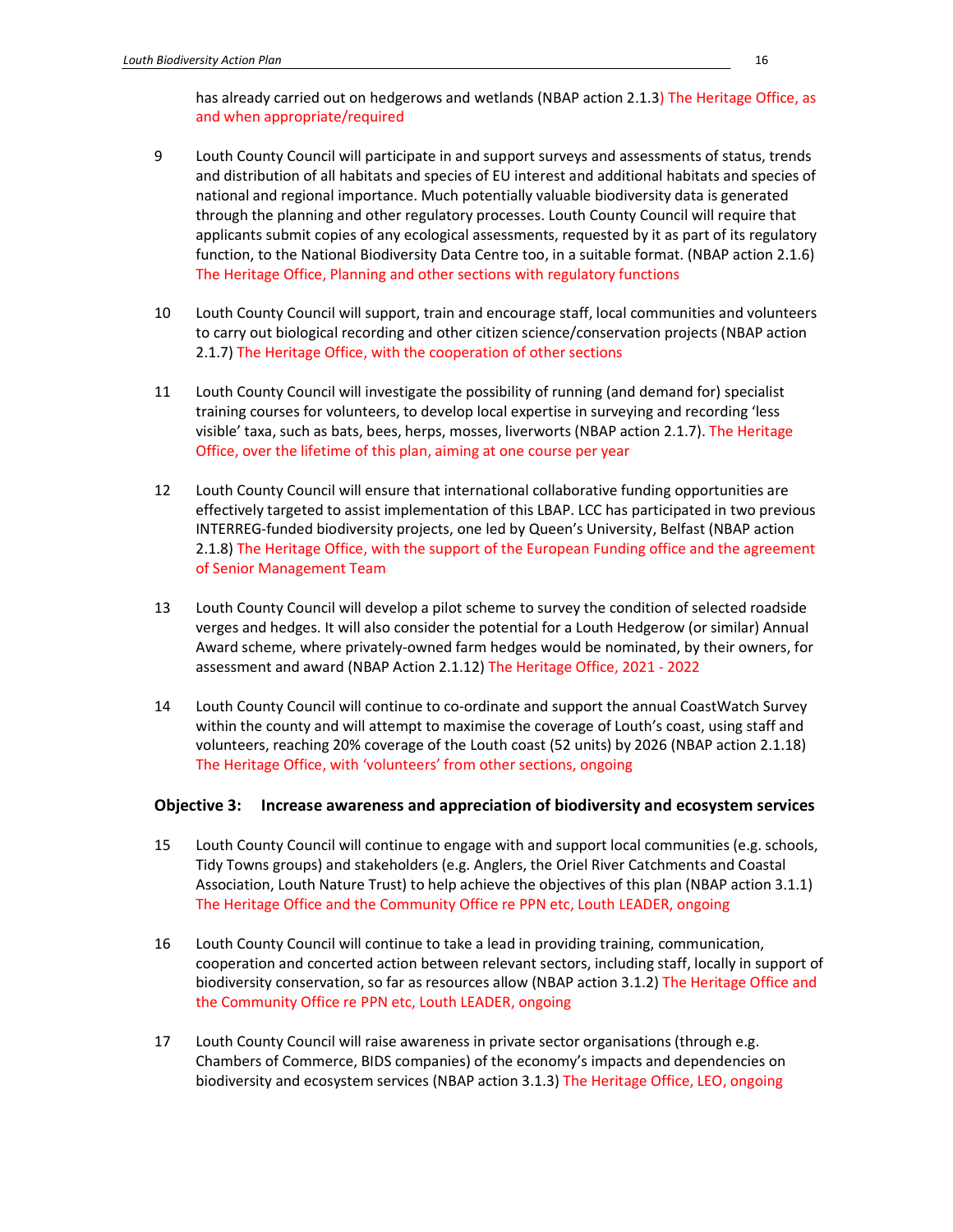- 18 Louth County Council will support radio, TV, web-based and other media products that emphasise or are centred around showcasing biodiversity, its importance, and current or future challenges, insofar as resources allow (NBAP action 3.1.4) The Heritage Office, ongoing
- 19 Louth County Council will endeavour to support environmental education e.g. An Taisce Green Schools and the Heritage Specialists in Schools programmes, in their efforts to include biodiversity and ecosystem services in relevant courses in primary, secondary and tertiary level education (NBAP 3.1.6) The Heritage Office, ongoing
	- 20 Louth County Council will support the development and implementation of any communications campaign in support of public and sectoral understanding of the value of biodiversity and full implementation of the National Biodiversity Action Plan, insofar as available resources permit (NBAP policy 3.1.7) The Heritage Office, ongoing
	- 21 Louth County Council will, so far as its resources permit, engage landowners, farming and aquaculture sectors to promote to them the benefits of conservation and sustainable use of biodiversity. This includes achieving Good status for all surface waters, the sensitive management of hedgerows and respect for the 'closed' season for hedgerow and vegetation management and assisting with the development of any proposed local Agri-Environment Schemes (NBAP action 3.1.8) The Heritage Office, Planning, Environment, ongoing

#### Objective 4 Conserve and restore biodiversity and ecosystem services in the wider countryside

- 22 Louth County Council will implement the All-Ireland Pollinator Plan within its operational area and in collaboration with other authorities, including: managing its own land in a biodiversity and pollinator-friendly way; making Louth's countryside more pollinator friendly; raising awareness of pollinators; supporting beekeepers and growers; expanding knowledge of pollinators; and collecting evidence to track changes (NBAP action 4.1.8) The Heritage Office, Parks (Operations); Housing, ongoing
- 23 Louth County Council will continue to protect, enhance and monitor the ecological status of water during the second cycle of the Water Framework Directive (2015- 2021) including reducing risks to water quality and utilising ecological expertise in decision-making, and in analysis of cumulative effects (NBAP action 4.2.1) Environment, ongoing
- 24 Louth County Council will implement the recommendations of EPA STRIVE Report Series No. 99 (Management Strategies for the Protection of High Status Waterbodies) including, amongst other measures: prioritisation for protection measures; planning/licensing control; assessment of cumulative impacts; and integrated monitoring and protection (NBAP action 4.2.3) Environment, ongoing
- 25 Louth County Council will develop a county plan to implement the EU Invasive Alien Species (IAS) Regulation and relevant sections of Ireland's EU (Birds and Natural Habitats) Regulations 2011 including working with other local authorities both in the State and in Northern Ireland on invasive species of mutual concern (NBAP action 4.4.2) The Heritage Office, Operations, Planning, Infrastructure, by the end of 2021
- 26 Louth County Council will continue and enhance measures for eradication, where feasible, and, elsewhere, for control and containment of invasive species listed in EU or Irish policy (NBAP action 4.4.3) The Heritage Office, Operations, Planning, Infrastructure, ongoing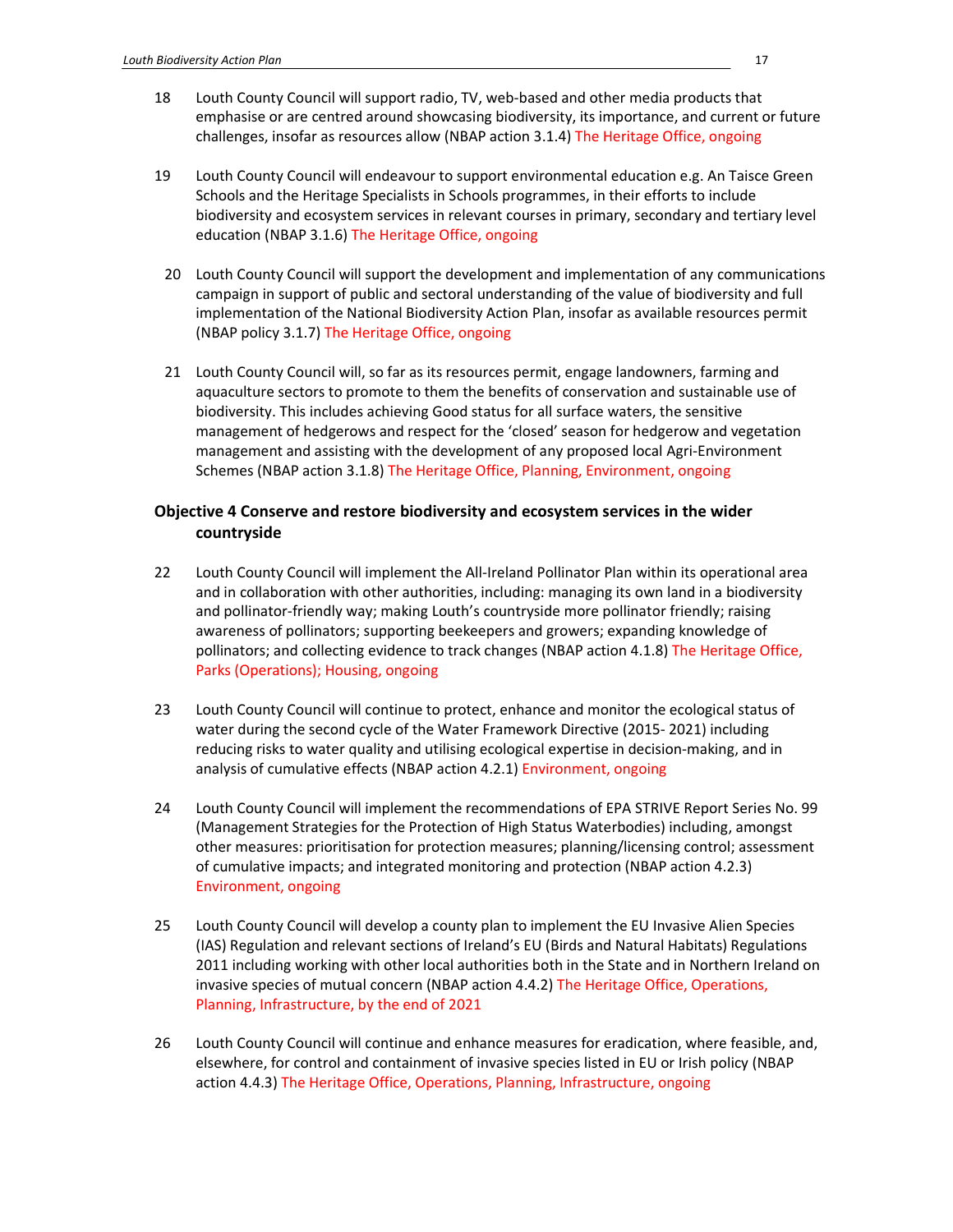27 Louth County Council will endeavour to plant native species, where appropriate, in order to reduce importation of non-native species and varieties. This will create a market which will encourage local horticultural nurseries to produce native species and varieties from appropriate native sources for public and private sector plantings (NBAP action 4.4.4) Parks (Operations) beginning in 2021

#### Objective 5 Conserve and restore biodiversity and ecosystem services in the marine environment

- 28 Louth County Council will implement measures to achieve good ecological and environmental status of marine and coastal habitats as required by the Habitats, Directive, Water Framework Directive and Marine Strategy Framework Directive (MSFD) and in line with the OSPAR Convention (Convention for the protection of the marine environment in the North-East Atlantic). This relates primarily to using the planning system to prevent damaging run-offs into the coastal and marine environment (NBAP action 5.1.2) PLANNING, with the support of the Heritage Office, ongoing
- 29 Louth County Council will promote the incorporation of ecological engineering features in new and existing structures such as coastal defences. This is referred to as Green Engineering, as opposed to Grey Engineering (NBAP action 5.1.4) Operations, Infrastructure, with the support of the Heritage Office, from the adoption of this plan onwards

#### Objective 6 Expand and improve management of protected areas and species

- 30 Louth County Council will utilise licensing and consent systems to facilitate only sustainable activities within Natura 2000 sites (NBAP action 6.1.2) Planning, ongoing
- 31 Louth County Council will implement the conservation measures necessary to achieve the published conservation objectives for Natura 2000 sites, including those sites which might be designated in future. Develop and implement additional measures as necessary to achieve favourable conservation status both nationally and at site level (NBAP action 6.1.7) Planning, Environment, Water Services, the Heritage Office, ongoing
- 32 Louth County Council will continue to collect information on sites to be considered towards the protection and enhancement of the Natural Heritage Area network (previous examples are the Louth Wetland Survey and the Geological Heritage Assessment of the County, which found many previously unrecognised sites of regional or national (and higher) importance. All sites of 'moderate local' (D; 'high local'(C), 'county' (C+) or higher importance (as rated by the Louth Wetland Survey), found in these previous surveys will be listed in and protected through the County Development Plan 2021-2027 (NBAP action 6.1.10) The Heritage Office, to collect information. Planning to list and protect the sites, ongoing
- 33 Louth County Council will increase the connectivity of the protected areas network using appropriate buffer zones, corridors, stepping stones and/or flyways by bearing such requirements in mind when assessing applications for planning permission, waste permits etc., remembering that protected sites can be affected by what happens some distance away, if pathways exist. The protection of the wetland sites referred to above will also contribute to the maintenance of ecological connectivity in the county and beyond (NBAP action 6.2.1) Planning, Environment, with the support of the Heritage Office, ongoing with increased intensity
- 34 Louth County Council will implement species action plans, where relevant (for e.g. Red Squirrel, which is recovering strongly in the county, and will investigate the potential for species reintroduction schemes, as appropriate (NBAP action 6.3.4) The Heritage Office, ongoing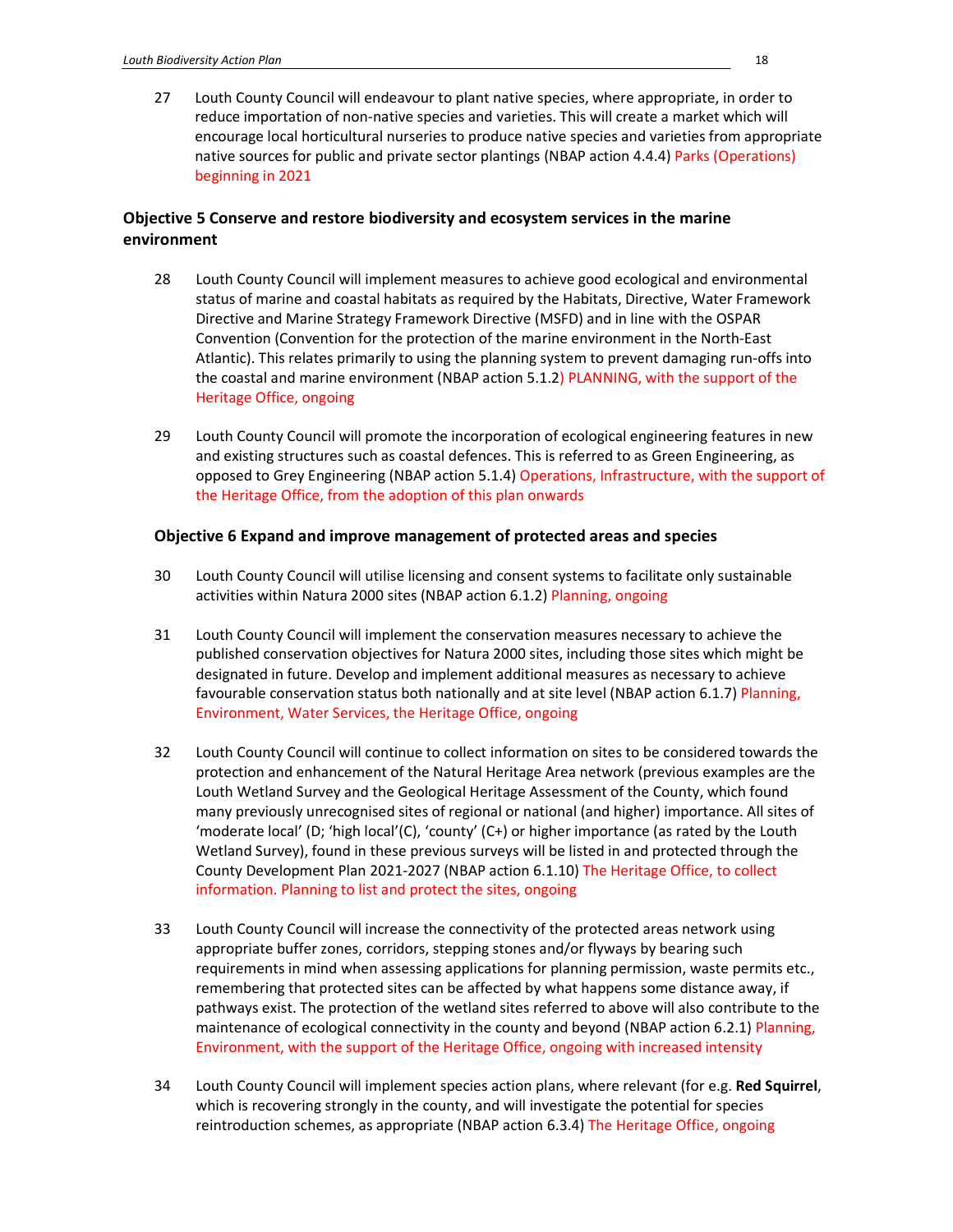- 35 Louth County Council will continue communication and harmonized action with Newry, Mourne and Down District Council and the Loughs Agency on issues of common concern, including the management of cross-border sites such as Carlingford Lough, the Cooley Mountains/Ring of Gullion and cross-border rivers (NBAP action 7.3.1) The Heritage Office, ongoing
- 36 Louth County Council will cooperate (where possible and relevant) on Species and Habitat surveillance initiatives under the Habitats and Birds Directives (e.g., All-Ireland seal surveys, All-Ireland cetacean strandings scheme, All-Ireland Red List for Birds (BoCCI), All-Ireland Brent Research Group) (NBAP action 7.3.2) The Heritage Office, ongoing
- 37 Louth County Council will continue to adhere to ISO 14001 as a means to reduce negative impacts of trade on biodiversity and to enhance positive impacts (NBAP action 7.4.1) Corporate Services, ongoing

#### Local Actions

All the actions outlined above have arisen from Ireland's National Biodiversity Action Plan. As this is a local plan for County Louth, some actions proposed in the previous Louth Local Biodiversity Action Plans, that were drawn up by consultants in 2008 and 2014, have also been included in this plan

- 38 Louth County Council will create a list of Local Biodiversity Areas in the County. These are sites which are of importance to biodiversity at a very local or even county level but which would not qualify to be designated as NHAs or European sites The Heritage Office, by end 2021
- 39 Louth County Council will support the surveying of bats and birds of various species and the manufacture and erection of bat roosting and bird nesting boxes, where appropriate The Heritage Office, ongoing
- 40 Louth County Council will continue to support practical biodiversity conservation by local people in County Louth and in partnership with groups in adjacent areas. This includes, for example, support of the Little Tern Wardening scheme at Baltray and the work of Conservation Volunteers to remove Invasive Alien Species from public woodlands The Heritage Office, ongoing
- 41 Louth County Council will develop a Countryside and Biodiversity Access plan for the County that will highlight how members of the public, residents and visitors alike, can access safe and attractive areas in order to observe and enjoy biodiversity for the good of their physical and mental health. The Heritage Office, Operations, by end 2021
- 42 Louth County Council will continue to provide training for technical staff such as planners and engineers on how their work might impact negatively upon our biodiversity and how they can make a positive difference, The Heritage Office, ongoing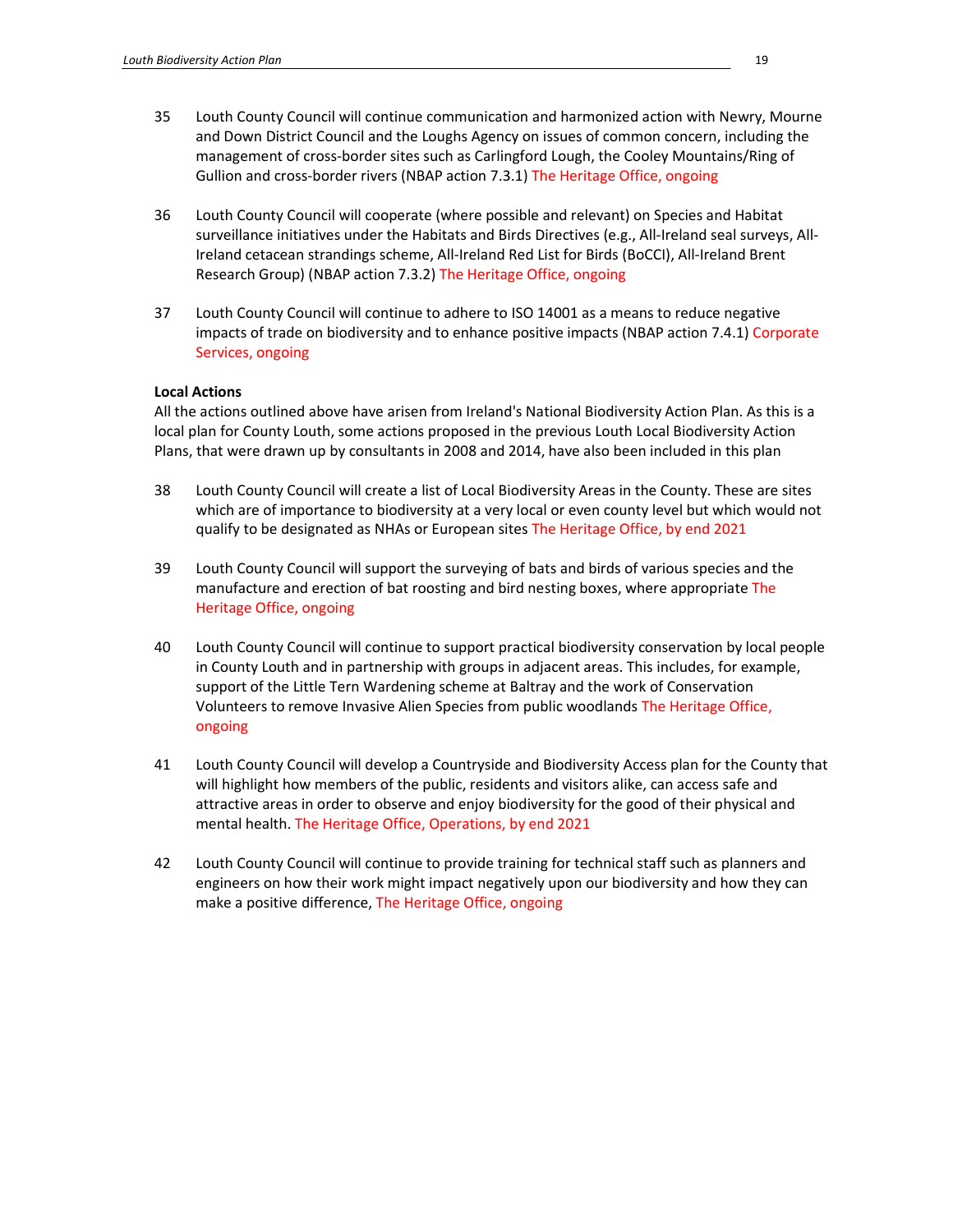# Annexes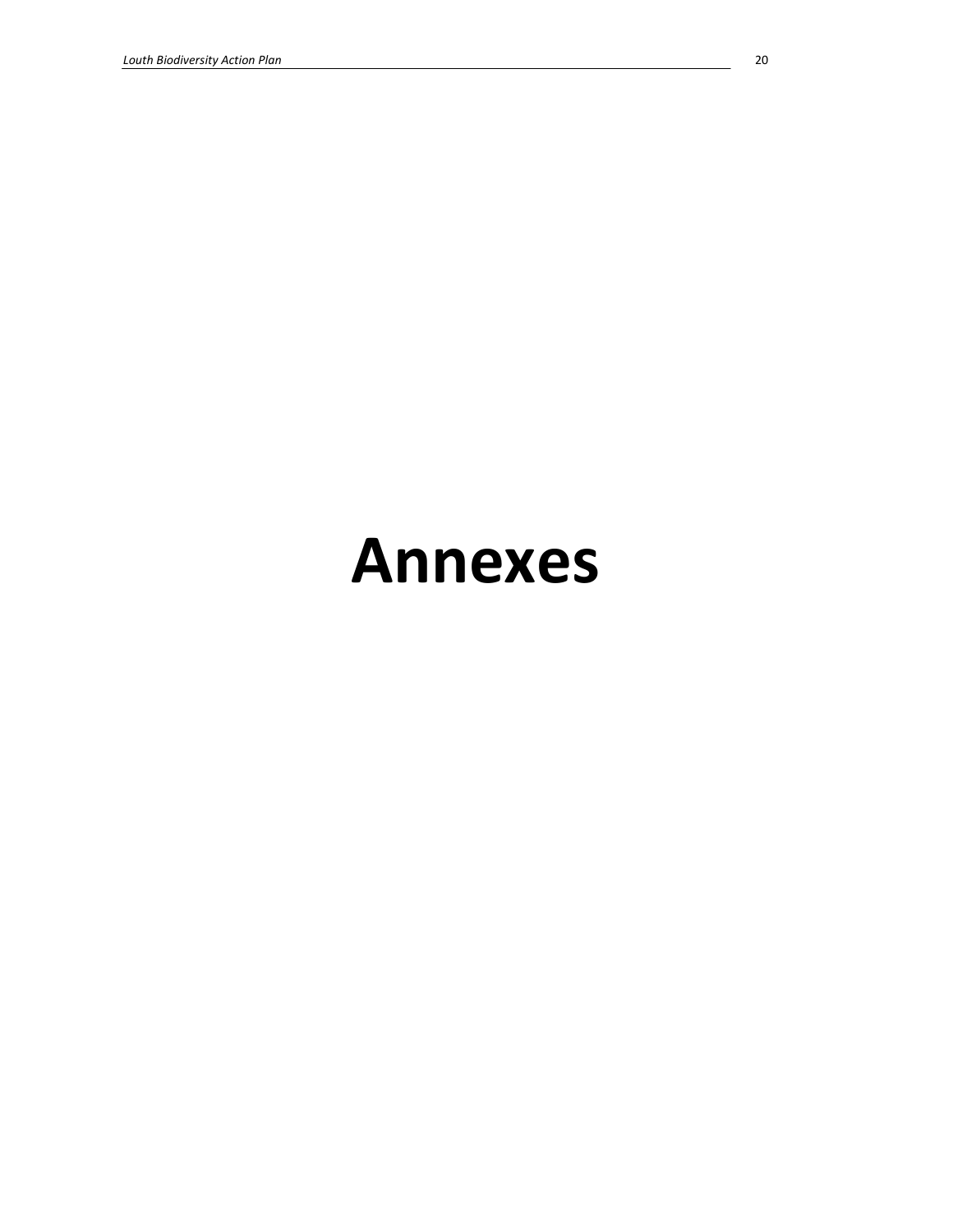# Annex A Legislation (Global, European, National and Local)

#### Global protection of biodiversity

There are many United Nations Conventions which aim to protect and conserve Biodiversity. The Bern and Bonn conventions are mentioned in Annex B below. Not mentioned there is the Ramsar Convention on migratory waterbirds (Ramsar, Iran, 1971) under which Dundalk Bay is inscribed as a Ramsar site. The County Down shore of Carlingford Lough but not the Louth side, is also a Ramsar site.

#### European protection of biodiversity

The EU's first step towards protecting biodiversity was the Birds Directive of 1979. The justification for this Directive was the understanding that birds tie many of Europe's (and the world's) countries together, through their epic migrations. In order to avoid a race towards the bottom, where each country would have to copy its neighbours (and competitors) if they destroyed the habitats of migratory birds in order to gain short-term economic advantage, Europe agreed union-wide rules to protect birds. Thirteen years later the 'Birds Directive' was followed by the 'Habitats Directive', aimed at protecting other animals, apart from birds, and plants on a Europe-wide basis.

The Birds Directive requires EU member states to designate sites that are important for birds at a European level as 'Special Protection Areas'. There are five of these European sites, known as SPAs, wholly or partially within County Louth, including marine areas below the High Water Mark and outside Louth County Council's jurisdiction as the planning authority.

The Habitats Directive requires EU member states to designate sites that provide important habitats for certain animals, other than birds, and for plants, at a European level. There are six of these Special Areas of Conservation wholly or partially within County Louth.

Together these 'European sites', both SACs and SPAs, are known as the Natura 2000 network.

The full implementation of these European Directives in Ireland has been a drawn-out process and the main piece of domestic legislation transposing the requirements of the European Directives is the European Communities (Birds and Natural Habitats) Regulations, 2011 (SI Nr 477 of 2011), as amended.

It will be noted that the SACs and SPAs in County Louth cover, almost entirely, rivers, coasts and mountain land. Intensive agriculture and high population density mean that there are very few designated sites on the lowland, terrestrial areas of Louth. It should also be noted that some sites, such as the shore of Carlingford Lough, Dundalk and the River Boyne and its estuary, are designated as both SACs and SPAs, meaning that the designated area with the operational area of Louth County Council, the county's land, is very much lower than a simple addition of the areas of the designated sites would suggest.

The Habitats Directive also requires Members States to provide strict protection to certain animals and plants.

#### National level protection of biodiversity

National legislation to protect biodiversity (wildlife) dates back at least to the Wild Birds Protection Act 1930. In 1976 the Oireachtas passed the Wildlife Act. The Wildlife Act, 1976 provided a good legislative basis for nature conservation. The species protection provisions, including those regulating hunting, are quite comprehensive, to the extent, for example, that they largely foresaw similar aspects of the EU Birds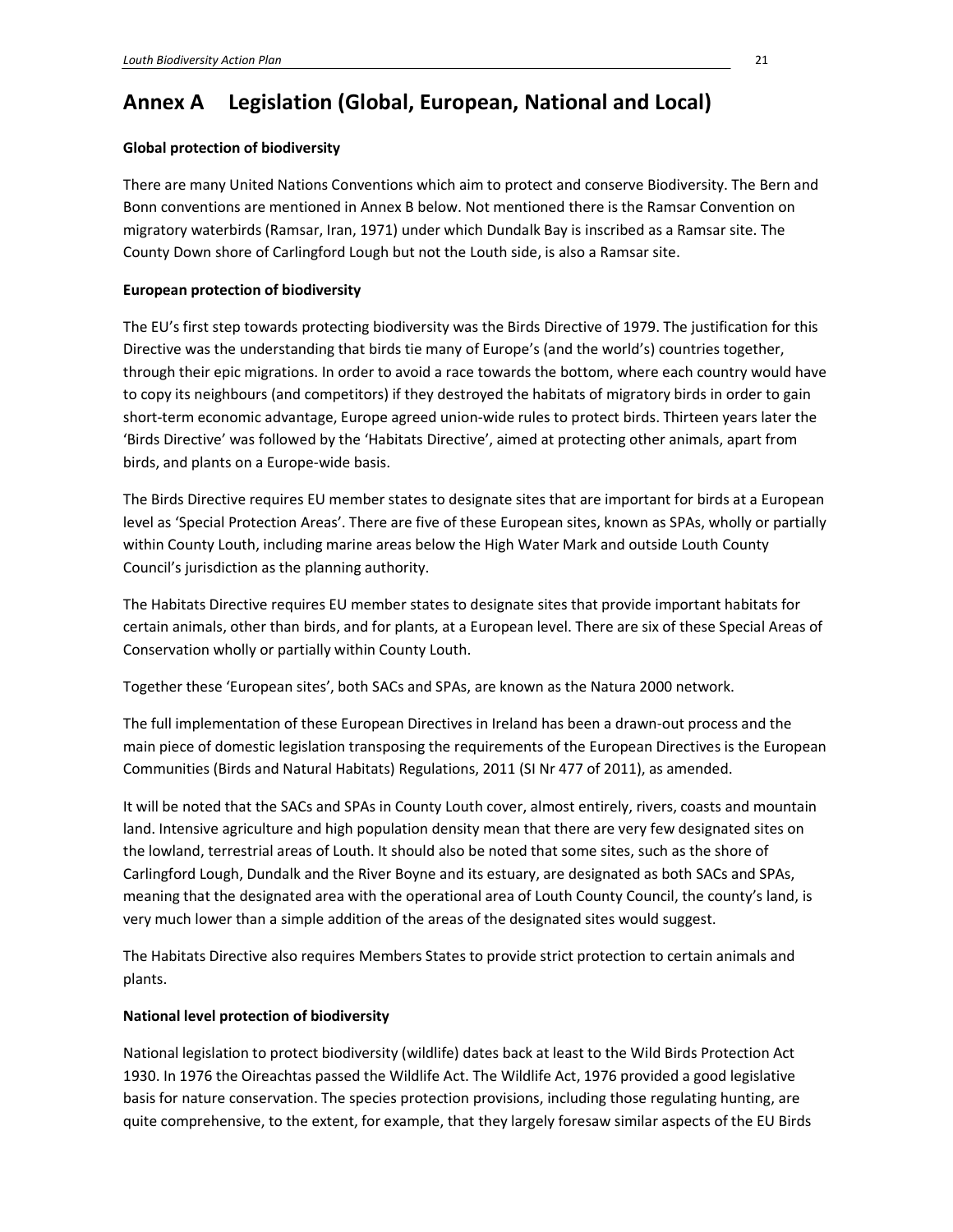and Habitats Directives. However, the habitat/site protection measures in the 1976 Act were relatively weak, and were almost completely limited to measures which could be introduced in agreement with landowners. There was very limited power to ensure protection, even in the case of outstanding habitats or sites, where agreement of landowners was not forthcoming.

Nature conservation legislation was substantially enlarged and improved by the Wildlife (Amendment) Act, 2000 and the EC (Birds and Natural Habitats) Regulations, 2011.

As with the EU legislation, the approach has been to try to identify and protect the most important sites for biodiversity, while accepting that wildlife of farmland and the wider countryside (and in towns) does not need or it not worthy of protection. This approach has, unfortunately, led to the ring-fencing (but not necessarily sympathetic management) of the most biodiverse sites, which gradually, if they are lucky enough to retain their value to biodiversity, become disconnected biodiversity oases in an increasingly harsh and barren biodiversity desert.

Sites of importance for biodiversity (wildlife) were surveyed by An Foras Forbartha in the 1970s, in the run up to the passing of Wildlife Act 1976. These sites were originally known as ASIs (Areas of Scientific Interest) but the 1976 Act was incapable of fully protecting them. Under the Wildlife (Amendment) Act, 2000, the sites identified as ASIs were proposed for protection as proposed Natural Heritage Areas (pNHAs). None of these areas has since been legally designated in Louth and their only protection from damaging development remains their listing in County and other Development Plans or where they overlap with a European site (an SAC or an SPA). The Wildlife Act declares a period during which vegetation cannot be destroyed, which currently covers the period from  $1<sup>st</sup>$  March to 31<sup>st</sup> August. This allows birds time to breed and plants time to flower and set seed.

In recent years the term 'candidate Natural Heritage Area' has been used to refer to any site proposed as being potentially worthy of protection through designation as a Natural Heritage Area.

Trees are protected, throughout Ireland, by the requirement to obtain a felling licence (though exemptions apply) from the Forest Service, while drainage of wetlands greater than 0.1 ha requires planning permission.

#### Local protection of Biodiversity

Louth County Council protects biodiversity through its planning system and by including biodiversity considerations in all its work. The County Development Plan provides details of all European sites, both SACs and SPAs in the County and requires that any development proposals that might affect such sites be subject to, at least, screening for Appropriate Assessment.

The County Development Plan and Local Area Plans also list sites that have been proposed as Natural Heritage Areas but never designated by the national authorities. The need to protect such sites is then taken into account in the planning process. Geological sites, both Candidate NHAs and County Geological Sites are also protected through the CDP and many of these sites also support important biodiversity.

The County Development Plan (and Local Area Plans) also protect groups of trees, both through formal Tree Preservation Orders and through listing the conservation of groups of trees as an objective of the plans.

Louth County Council owns much land, some of which is of value for the conservation of biodiversity. The council is committed to managing land for biodiversity where this does not conflict with other essential uses. The best example of such as site is the northern part of Clogherhead headland. The Council owns most of the Clogher Head SAC and manages the site as a de facto Nature Reserve, while allowing important recreational and amenity access to the site.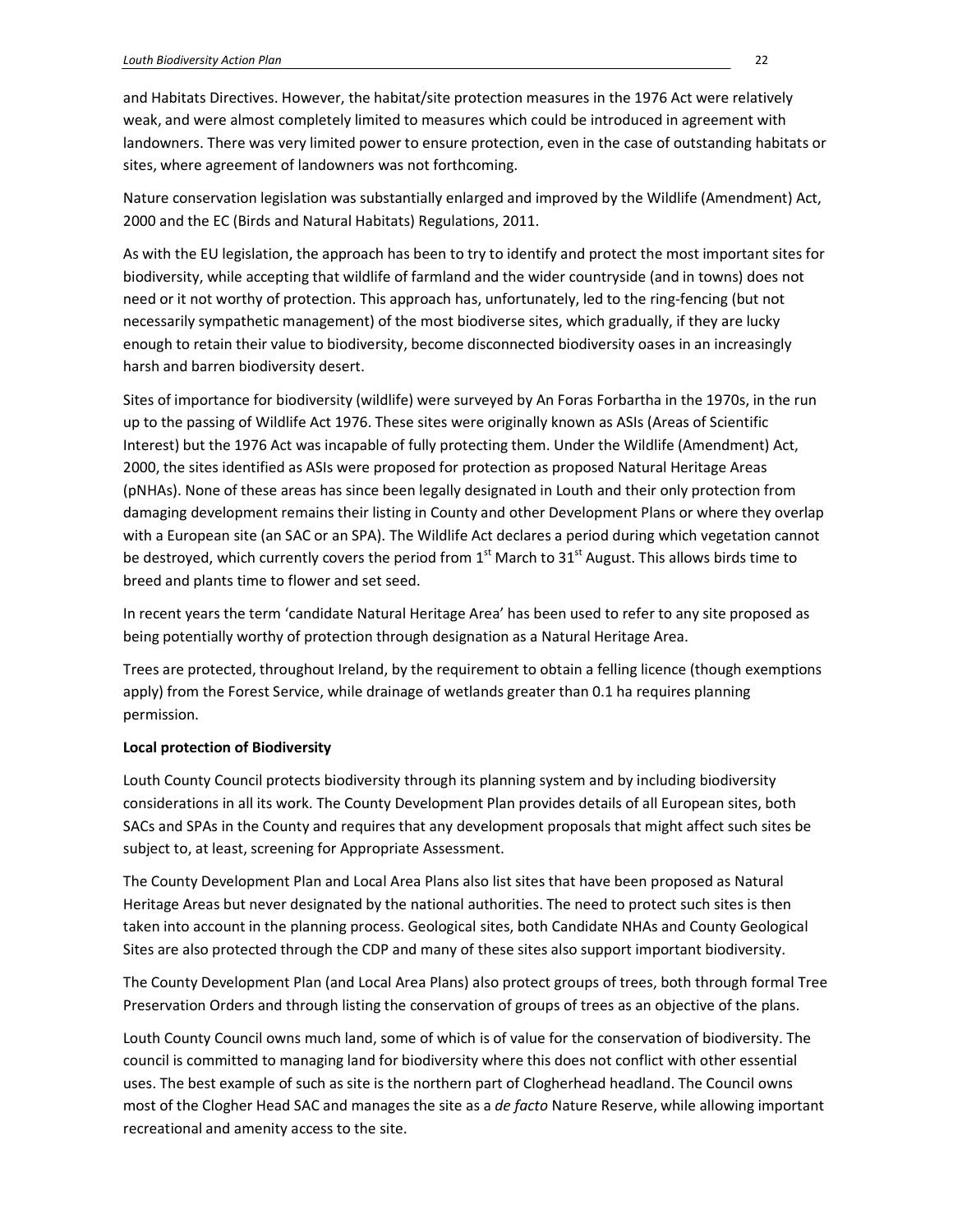## Annex B Protected habitats and sites in County Louth

The main aim of the EU Habitats Directive is to contribute towards the conservation of biodiversity by requiring Member States to take measures to maintain or restore natural habitats and wild species (listed on the Annexes to the Directive) at a 'favourable conservation status'. 'Priority' Habitats are those which are at risk of disappearance within the EU as a whole. EU Member States must assess the Conservation Status of all Habitats and Species every six years, under Article 17 of the Directive. The most recent assessment, produced in 2019, gives the following results: 61 EU Habitats occur within Ireland, of which 16 are 'Priority' Habitats. Forty (40) of these Habitats, including ten (10) Priority Habitats occur within County Louth. This list has grown substantially since the 2007 Report, which listed only 16 Habitats in Louth (of which only two were 'Priority' Habitats). This is partly because of increased surveying leading to better knowledge of what exists in the county. Many other important EU Habitats, e.g. Lowland Hay Meadows, are not known to occur here, though increased surveying might find more such missing habitats.

| Code  | <b>Habitat</b>                                 | <b>Overall Assessment of Conservation Status</b> |
|-------|------------------------------------------------|--------------------------------------------------|
| 1130  | Estuaries                                      | Inadequate (Deteriorating)                       |
| 1140  | <b>Tidal Mudflats</b>                          | Inadequate (Deteriorating)                       |
| 1150* | Lagoons (PRIORITY)                             | <b>Bad (Deteriorating)</b>                       |
| 1160  | Large Shallow Inlets and Bays                  | <b>Bad (Deteriorating)</b>                       |
| 1170  | Reefs                                          | Inadequate (Stable)                              |
| 1180  | Submarine structures made by<br>leaking gasses | Favourable (Stable)                              |
| 1210  | <b>Drift lines</b>                             | Inadequate (Deteriorating)                       |
| 1220  | Vegetated Shingle                              | Inadequate (Stable)                              |
| 1230  | <b>Vegetated Sea Cliffs</b>                    | Inadequate (Stable)                              |
| 1310  | Salicornia Mud                                 | Favourable (Stable)                              |
| 1330  | <b>Atlantic Salt Meadow</b>                    | Inadequate (Deteriorating)                       |
| 1410  | Mediterranean Salt Meadow                      | Inadequate (Deteriorating)                       |
| 2110  | <b>Embryonic Shifting Dunes</b>                | Inadequate (Stable)                              |
| 2120  | <b>Marram Dunes</b><br>("White Dunes")         | Inadequate (Stable)                              |
| 2130* | <b>Fixed Dunes (PRIORITY)</b>                  | <b>Bad (Deteriorating)</b>                       |
| 3130  | Mixed Najas flexilis lake habitat              | Inadequate (Deteriorating)                       |
| 3140  | Hard Water Lake Habitat                        | <b>Bad (Deteriorating)</b>                       |
| 3150  | Rich Pondweed Lake Habitat                     | Inadequate (Deteriorating)                       |
| 3160  | Acid Oligotrophic Lake Habitat                 | Inadequate (Deteriorating)                       |
| 3260  | <b>Vegetation of Flowing Waters</b>            | Inadequate (Deteriorating)                       |
| 4010  | Wet Heath                                      | <b>Bad (Deteriorating)</b>                       |
| 4030  | Dry Heath                                      | Bad (Stable)                                     |
| 4060  | Alpine and Sub-alpine Heaths                   | <b>Bad (Improving)</b>                           |

|  | List of EU Habitats in County Louth with the 2019 Assessment of their Conservation Status |
|--|-------------------------------------------------------------------------------------------|
|--|-------------------------------------------------------------------------------------------|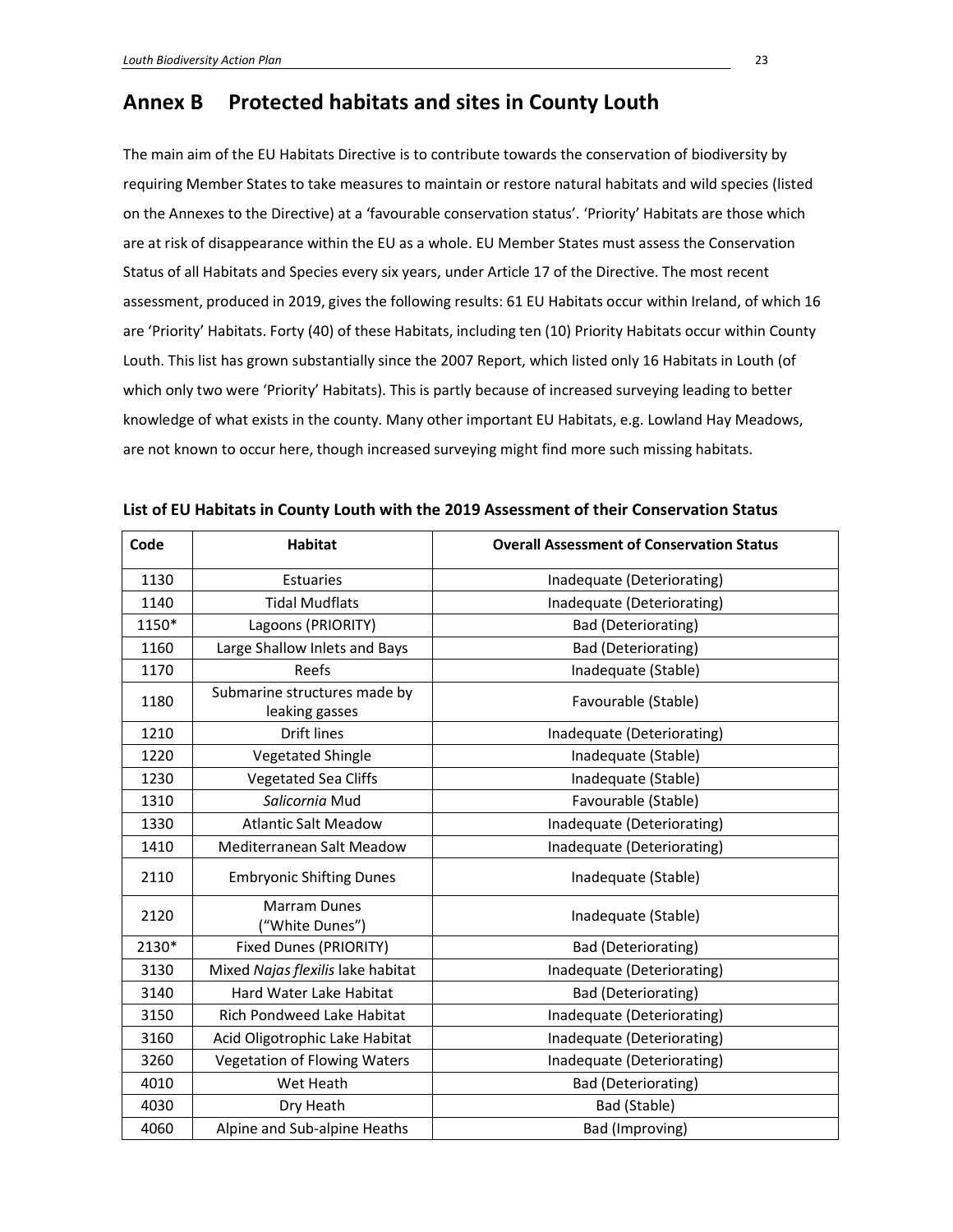| 6210* | Calcareous grassland (PRIORITY<br>HABITAT IF 'Orchid Rich') | <b>Bad (Deteriorating)</b> |
|-------|-------------------------------------------------------------|----------------------------|
| 6230* | Species-rich Nardus grasslands<br><b>PRIORITY</b>           | Bad (Deteriorating)        |
| 6410  | <b>Molinia Meadows</b>                                      | Bad (Deteriorating)        |
| 6430  | Hydrophilous tall-herb swamp                                | <b>Bad (Deteriorating)</b> |
| 7110* | <b>Active Raised Bog (PRIORITY)</b>                         | <b>Bad (Deteriorating)</b> |
| 7120  | Degraded Raised Bog                                         | <b>Bad (Deteriorating)</b> |
| 7130* | <b>Blanket Bog (PRIORITY)</b>                               | <b>Bad (Deteriorating)</b> |
| 7140  | <b>Transition Mires</b>                                     | Bad (Stable)               |
| 7150  | Rhynchosporion depressions                                  | <b>Bad (Deteriorating)</b> |
| 7210* | Cladium Fens (PRIORITY)                                     | Inadequate (Stable)        |
| 7220* | Petrifying Springs (PRIORITY)                               | Inadequate (Stable)        |
| 7230  | <b>Alkaline Fens</b>                                        | <b>Bad (Deteriorating)</b> |
| 8110  | Siliceous Scree                                             | Inadequate (Stable)        |
| 8220  | Siliceous Rocky Slopes                                      | Inadequate (Stable)        |
| 91A0  | Old Oak Woodland                                            | <b>Bad (Deteriorating)</b> |
| 91D0* | Bog Woodland (PRIORITY)                                     | Favourable (Stable)        |
| 91EO* | Alluvial Woodland (PRIORITY)                                | <b>Bad (Deteriorating)</b> |

**Source:** Adapted from NPWS (2019) The Status of EU Protected Habitats and Species in Ireland.

In addition to the EU habitats listed above, there occur in the county other habitats listed in the habitat classification scheme of Fossitt that support notable species, for example, drainage ditches, poor fen and flush, marsh, reed and large sedge swamps, and hedgerows.

# European sites in County Louth (Special Areas of Conservation)

| <b>Reference Number</b> | <b>Name</b>                             |
|-------------------------|-----------------------------------------|
| 453                     | <b>Carlingford Mountain</b>             |
| 455                     | <b>Dundalk Bay</b>                      |
| 1459                    | <b>Clogher Head</b>                     |
| 1957                    | <b>Boyne Coast and Estuary</b>          |
| 2299                    | <b>River Boyne and River Blackwater</b> |
| 2306                    | <b>Carlingford Shore</b>                |

### European sites in County Louth (Special Protection Areas – for birds)

| <b>Reference Number</b> | <b>Name</b>                             |
|-------------------------|-----------------------------------------|
| 4026                    | <b>Dundalk Bay</b>                      |
| 4078                    | <b>Carlingford Lough</b>                |
| 4080                    | <b>Boyne Estuary</b>                    |
| 4091                    | <b>Stabannan - Braganstown</b>          |
| 4232                    | <b>River Boyne and River Blackwater</b> |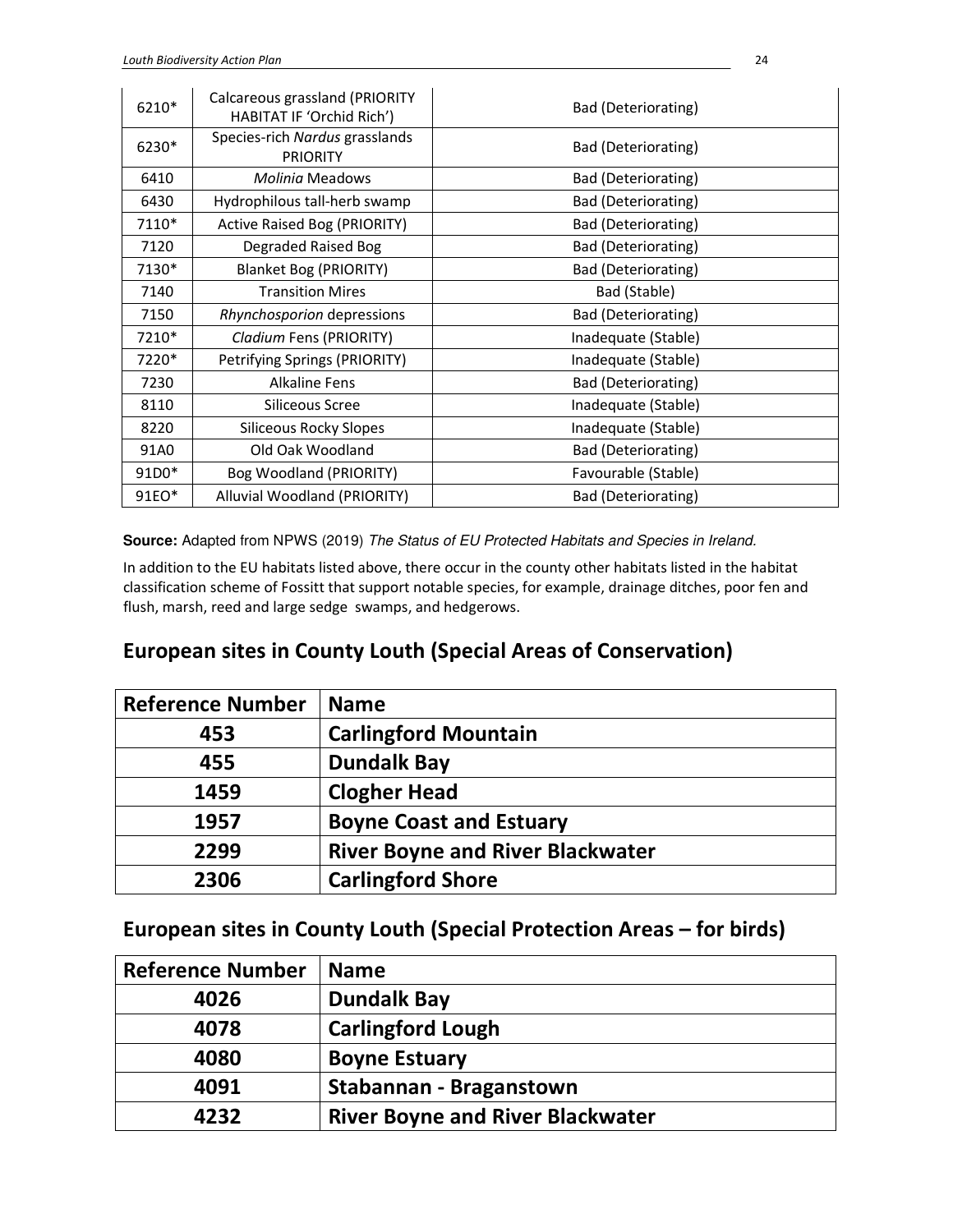# Annex C Protected species occurring in County Louth

As well as protecting 'Habitats', the EU Habitats Directive also protects various species of animals (excluding birds) and plants. Birds are protected and Special Protection Areas designated under the separate 'Birds Directive'. Annex I of the Habitats Directive covers Habitat types whose conservation requires the designation of Special Areas of Conservation. Ireland hosts 16 Priority habitats, i.e. habitats which are considered to be in danger of disappearing within the EU territory. Annex II covers animal and plant species whose conservation requires the designation of Special Areas of Conservation. Annex IV lists Animal and plant species in need of strict protection, while Annex V covers Animal and plant species whose taking in the wild and exploitation may be subject to management measures. Many animals are also protected under the Wildlife Act, while the Flora Protection Order also protects plants.

| Mammals (all these are protected under the Wildlife Act) |                              |           |                 |               |           |                |             |  |
|----------------------------------------------------------|------------------------------|-----------|-----------------|---------------|-----------|----------------|-------------|--|
| <b>English name</b>                                      | <b>Scientific name</b>       | EU<br>HD  | EU<br><b>BD</b> | <b>RDB</b>    | <b>WA</b> | <b>Bern</b>    | <b>Bonn</b> |  |
| <b>Red Deer</b>                                          | Cervus elaphus               |           |                 |               | P         |                |             |  |
| Sika Deer                                                | Cervus nippon                |           |                 |               | P         |                |             |  |
| <b>Fallow Deer</b>                                       | Dama dama                    |           |                 |               | P         |                |             |  |
| <b>Irish Hare</b>                                        | Lepus timidus<br>hibernicus  | $\vee$    |                 | Ш             | P         | $\mathbf{III}$ |             |  |
| Pygmy Shrew                                              | Sorex minutus                |           |                 |               | P         |                |             |  |
| <b>Red Squirrel</b>                                      | Sciurus vulgaris             |           |                 |               | P         |                |             |  |
| Hedgehog                                                 | Erinaceus europaeus          |           |                 | $\mathbf{II}$ | P         | $\mathbf{m}$   |             |  |
| Otter                                                    | Lutra lutra                  | II, IV    |                 | $\mathbf{II}$ | P         | $\mathbf{II}$  |             |  |
| Pine Marten                                              | Martes martes                | $\vee$    |                 | $\mathbf{II}$ | P         | $\mathbf{III}$ |             |  |
| <b>Irish Stoat</b>                                       | Mustela erminea<br>hibernica |           |                 |               | P         |                |             |  |
| Badger                                                   | Meles meles                  |           |                 | $\mathbf{I}$  | P         | $\mathbf{m}$   |             |  |
| Brown long-eared<br><b>Bat</b>                           | Plecotus auritus             | <b>IV</b> |                 | Т             | P         | $\mathbf{H}$   |             |  |
| Common<br>Pipistrelle                                    | Pipistrellus<br>pipistrellus | IV        |                 | T             | P         | Ш              |             |  |
| Daubenton's Bat                                          | Myotis daubentoni            | <b>IV</b> |                 | T             | P         | Ш              |             |  |
| Leisler's Bat                                            | Nyctalus leisleri            | IV        |                 |               | P         | $\mathbf{II}$  |             |  |
| Natterer's Bat                                           | Myotis nattereri             | IV        |                 | T             | P         | $\mathbf{II}$  |             |  |
| <b>Whiskered Bat</b>                                     | Myotis mystancinus           | <b>IV</b> |                 |               | P         | $\mathbf{H}$   |             |  |
| Common Seal                                              | Phoca vitulina               | II, V     |                 |               | P         |                |             |  |
| Grey Seal                                                | Halichoerus grypus           | II, V     |                 |               | P         |                |             |  |
| Harbour Porpoise                                         | Phocoena phocoena            | II, IV    |                 |               | P         |                |             |  |
| Bottle-nosed<br>Dolphin                                  | Tursiops truncatus           | II, IV    |                 |               | P         |                |             |  |

| Fish                   |                      |        |  |   |  |
|------------------------|----------------------|--------|--|---|--|
| River Lamprey          | Lampetra fluviatilis | II, V  |  | Ш |  |
| <b>Brook Lamprey</b>   | Lampetra<br>planeri  |        |  | Ш |  |
| Sea Lamprey            | Petromyzon marinus   | Ш      |  | Ш |  |
| <b>Atlantic Salmon</b> | Salmo salar          | II. IV |  |   |  |

| <b>Reptiles</b> |                  |  |  |  |
|-----------------|------------------|--|--|--|
| Common Lizard   | Zootoca vivipara |  |  |  |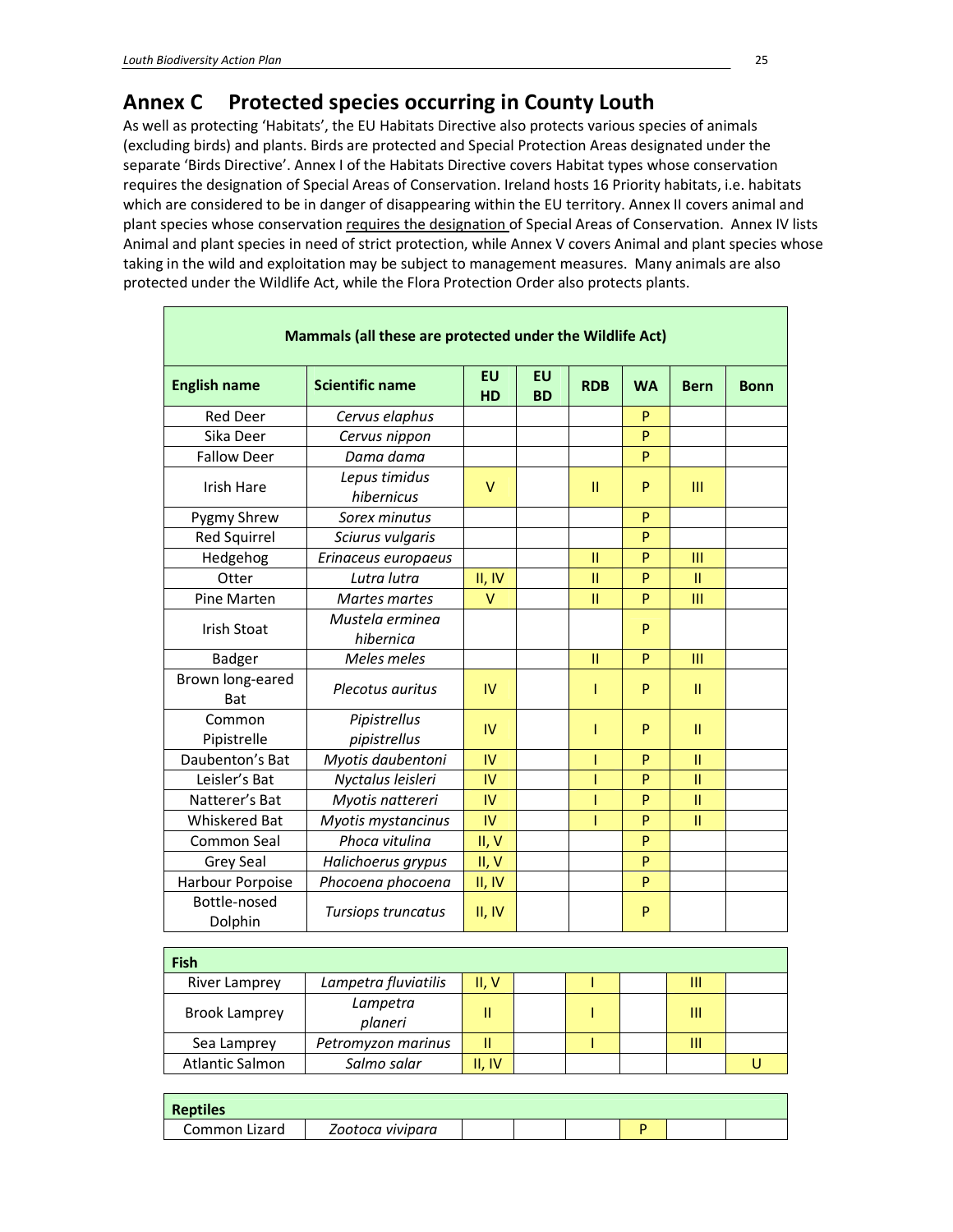| <b>Other Locally Important Reptiles</b> |                                |                                          |  |  |  |  |
|-----------------------------------------|--------------------------------|------------------------------------------|--|--|--|--|
| <b>English name</b>                     | <b>Scientific name</b>         | <b>Comments</b>                          |  |  |  |  |
| Leatherback<br>Turtle                   | <b>Dermocheles</b><br>coriacea | Seen on the Louth Coast in October 2001. |  |  |  |  |

| <b>Amphibians</b> |                   |  |   |   |  |
|-------------------|-------------------|--|---|---|--|
| Common Frog       | Rana temporaria   |  | D | Ш |  |
| Smooth Newt       | Triturus vulgaris |  | D |   |  |

| <b>Crustaceans</b> |                  |           |  |  |  |
|--------------------|------------------|-----------|--|--|--|
| White-clawed       | Austropotamobius | П, 1<br>v |  |  |  |
| Cravfish           | pallipes         |           |  |  |  |

| <b>Vascular Plants</b>         |                                          |                        |                        |            |              |             |             |
|--------------------------------|------------------------------------------|------------------------|------------------------|------------|--------------|-------------|-------------|
| <b>English name</b>            | <b>Scientific name</b>                   | <b>EU</b><br><b>HD</b> | <b>EU</b><br><b>BD</b> | <b>RDB</b> | <b>WA</b>    | <b>Bern</b> | <b>Bonn</b> |
| <b>Basil Thyme</b>             | Acinos arvensis                          |                        | <b>FPO</b>             |            | v            |             |             |
| Parsley Fern                   | Cryptogramma crispa                      |                        | <b>FPO</b>             |            | $\mathsf{R}$ |             |             |
| Red Hemp Nettle                | Galeopsis<br>angustifolia                |                        | <b>FPO</b>             |            | v            |             |             |
| Bog Orchid                     | Hammarbya<br>paludosa                    |                        | <b>FPO</b>             |            | <b>RV</b>    |             |             |
| <b>Meadow Barley</b>           | Hordeum secalinum                        |                        | <b>FPO</b>             |            | $\vee$       |             |             |
| <b>Oyster Plant</b>            | Mertensia maritima                       |                        | <b>FPO</b>             |            | R            |             |             |
| Round Prickly-<br>headed Poppy | Papaver hybridum                         |                        | <b>FPO</b>             |            | E            |             |             |
| Annual Knawel                  | Scleranthus annuus                       |                        | <b>FPO</b>             |            |              |             |             |
| Henbane                        | Hyoscyamus niger                         |                        |                        | R          |              |             |             |
| Fir Clubmoss                   | Huperzia selago                          | v                      |                        |            |              |             |             |
| Round-leaved<br>Wintergreen    | Pyrola rotundifolia<br>ssp. rotundifolia |                        |                        | R          |              |             |             |
| Wild Clary                     | Salvia verbenaca                         |                        |                        | R          |              |             |             |

| <b>Lower Plants</b>            |                            |                        |                        |            |           |             |             |
|--------------------------------|----------------------------|------------------------|------------------------|------------|-----------|-------------|-------------|
| <b>English name</b>            | <b>Scientific name</b>     | <b>EU</b><br><b>HD</b> | <b>EU</b><br><b>BD</b> | <b>RDB</b> | <b>WA</b> | <b>Bern</b> | <b>Bonn</b> |
| <b>Tufted Thread-</b><br>moss  | Bryum caespiticium         |                        |                        | VU         |           |             |             |
| Pointed Beard-<br>moss         | Didymodon acutus           |                        |                        | EN         |           |             |             |
| Donn's Grimmia                 | Grimmia donniana           |                        |                        | <b>NT</b>  |           |             |             |
| Hair-pointed<br>Grimmia        | Grimmia trichophylla       |                        |                        |            |           |             |             |
| <b>Straw Bristle-moss</b>      | Orthotrichum<br>stramineum |                        |                        | VU         |           |             |             |
| Side-fruited Crisp-            | Pleurochaete               |                        |                        | <b>NT</b>  |           |             |             |
| moss                           | squarrosa                  |                        |                        |            |           |             |             |
| <b>Blunt-fruited</b><br>Pottia | Tortula modica             |                        |                        | VU         |           |             |             |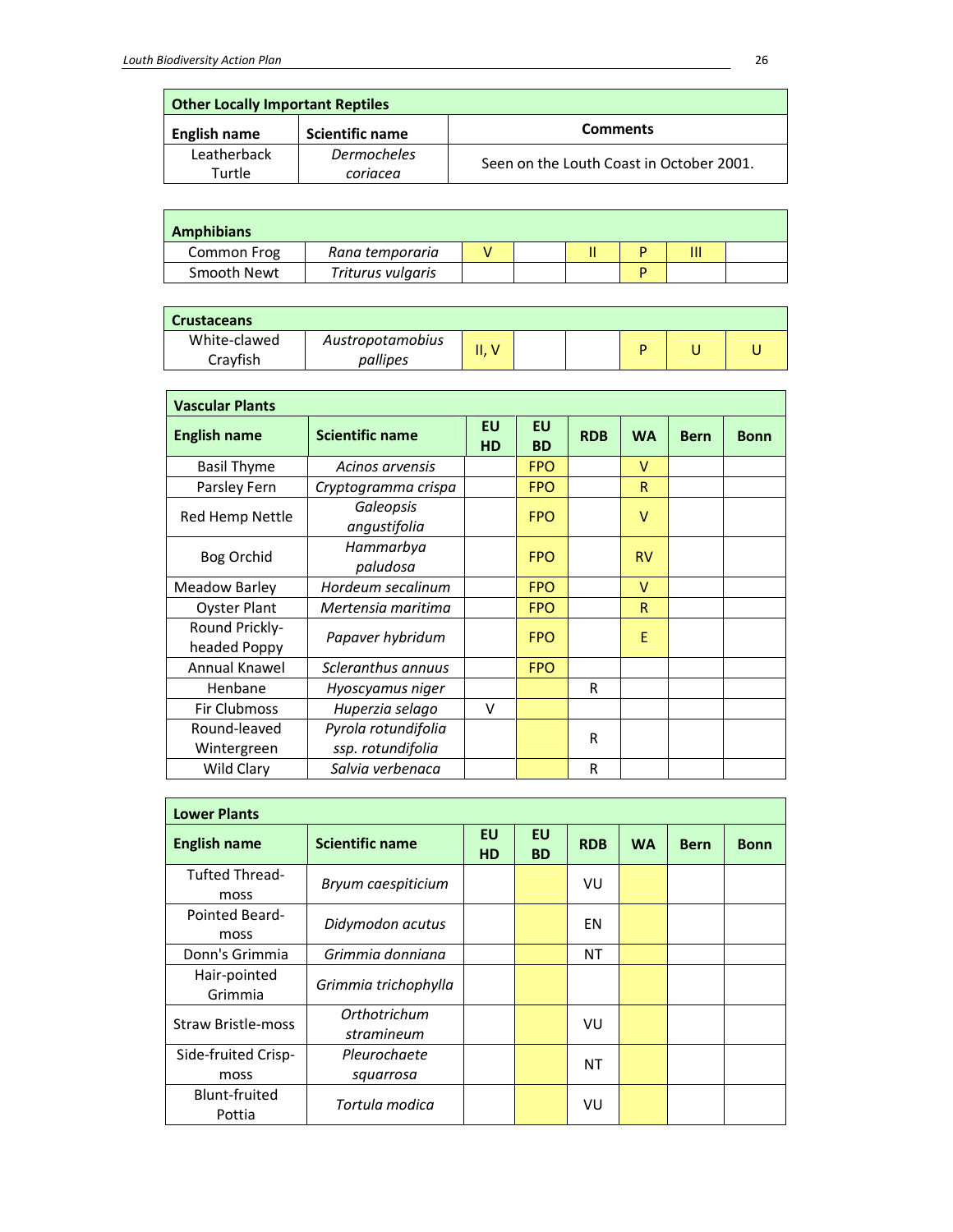| Birds (Protected by their own 'Birds Directive' |                        |           |           |               |              |               |               |
|-------------------------------------------------|------------------------|-----------|-----------|---------------|--------------|---------------|---------------|
| <b>English name</b>                             | <b>Scientific name</b> | <b>EU</b> | EU        | <b>RDB</b>    | <b>WA</b>    | <b>Bern</b>   | <b>Bonn</b>   |
|                                                 |                        | HD        | <b>BD</b> |               |              |               |               |
| <b>Reed Warbler</b>                             | Acrocephalus           |           |           | >             |              |               |               |
|                                                 | scirpaceus             |           |           |               |              |               |               |
| Skylark                                         | Alauda arvensis        |           |           | >             |              |               |               |
| Kingfisher                                      | Alcedo atthis          |           | L         | $\geq$        | P            | U             | U             |
| Pintail                                         | Anas acuta             |           |           | $*R$          | P            | Ш             | $\mathbf{II}$ |
| Shoveler                                        | Anas clypeata          |           |           | $*R$          | P            | Ш             | $\mathbf{II}$ |
| Teal                                            | Anas crecca            |           |           | ×             |              |               |               |
| Wigeon                                          | Anas penelope          |           |           | $\ast$        |              |               |               |
| Gadwall                                         | Anas strepera          |           |           | >R            | P            | Ш             | Ш             |
| Greenland White-                                | Anser albifrons        |           | T         | ЫI            | P            | III           | $\mathbf{II}$ |
| fronted Goose                                   | flavirostris           |           |           |               |              |               |               |
| Pochard                                         | Aythya ferina          |           |           | $*R$          | P            | Ш             | Ш             |
| <b>Tufted Duck</b>                              | Aythya fuligula        |           |           | $\ast$        |              |               |               |
| Scaup                                           | Aythya marila          |           |           | >             |              |               |               |
| Light-bellied Brent<br>Goose                    | Branta bernicla hrota  |           |           | ≻ll           | P            | III           | $\mathbf{H}$  |
| Goldeneye                                       | Bucephala clangula     |           |           | $\ast$        |              |               |               |
| Dunlin                                          | Calidris alpina        |           |           | $*V$          | P            | III           | $\mathbf{H}$  |
| <b>Stock Dove</b>                               | Columba oenas          |           |           | >             |              |               |               |
| Whooper Swan                                    | Cygnus cygnus          |           | T         | >11           | P            | $\mathbf{II}$ | $\mathbf{H}$  |
| Bewick's Swan                                   | Cygnus columbianus     |           |           | $\ast$        |              |               |               |
| Mute Swan                                       | Cygnus olor            |           |           | ⋗             |              |               |               |
| Yellowhammer                                    | Emberiza citrinella    |           |           | $\ast$        |              |               |               |
| Merlin                                          | Falco columbarius      |           | T         | >R            | P            | $\mathbf{II}$ | п             |
| Peregrine                                       | Falco peregrinus       |           | T         | $\mathbf{II}$ | P            | $\mathbf{II}$ | $\mathbf{II}$ |
| Coot                                            | Fulica atra            |           |           | $\, > \,$     |              |               |               |
| Red-throated Diver                              | Gavia stellata         |           | T         | >R            | P            | $\mathbf{II}$ |               |
| Swallow                                         | Hirundo rustica        |           |           | >             |              |               |               |
| <b>Black-headed Gull</b>                        | Larus ridibundus       |           |           | $\ast$        |              |               |               |
| <b>Black-tailed Godwit</b>                      | Limosa limosa          |           |           | >R            | P            | Ш             | $\mathbf{H}$  |
| Curlew                                          | Numenius arquata       |           |           | $\ast$        |              |               |               |
| Common Sandpiper                                | Actitis hypoleucos     |           |           | $\geq$        |              |               |               |
| Common Scoter                                   | Melanitta nigra        |           |           | $E^*$         | P            | Ш             | Ш             |
| Spotted Flycatcher                              | Muscicapa striata      |           |           | ×             |              |               |               |
| Cormorant                                       | Phalacrocorax carbo    |           |           | >             |              |               |               |
| Golden Plover                                   | Pluvialis apricaria    |           | T         | $*V$          | $\mathsf{P}$ | Ш             | $\mathbf{II}$ |
| Great-crested                                   |                        |           |           |               |              |               |               |
| Grebe                                           | Podiceps cristatus     |           |           | ⋗             |              |               |               |
| Sand Martin                                     | Riparia riparia        |           |           | >             |              |               |               |
| Whinchat                                        | Saxicola rubetra       |           |           | $\ast$        |              |               |               |
| Stonechat                                       | Saxicola torquata      |           |           | >             |              |               |               |
| Arctic Tern                                     | Sterna paradisaea      |           | L         | >             | P            | U             | U             |
| Little Tern                                     | Sterna albifrons       |           | I         | > 0           | P            | Ш             |               |
| Shelduck                                        | Tadorna tadorna        |           |           | $\geq$        |              |               |               |
| Greenshank                                      | Tringa nebularia       |           |           | $\mathsf{R}$  | $\mathsf{P}$ | Ш             | $\mathbf{II}$ |
| Barn Owl                                        | Tyto alba              |           |           | $*1$          | P            | $\mathbf{II}$ |               |
| Lapwing                                         | Vanellus vanellus      |           |           | $\ast$        |              |               |               |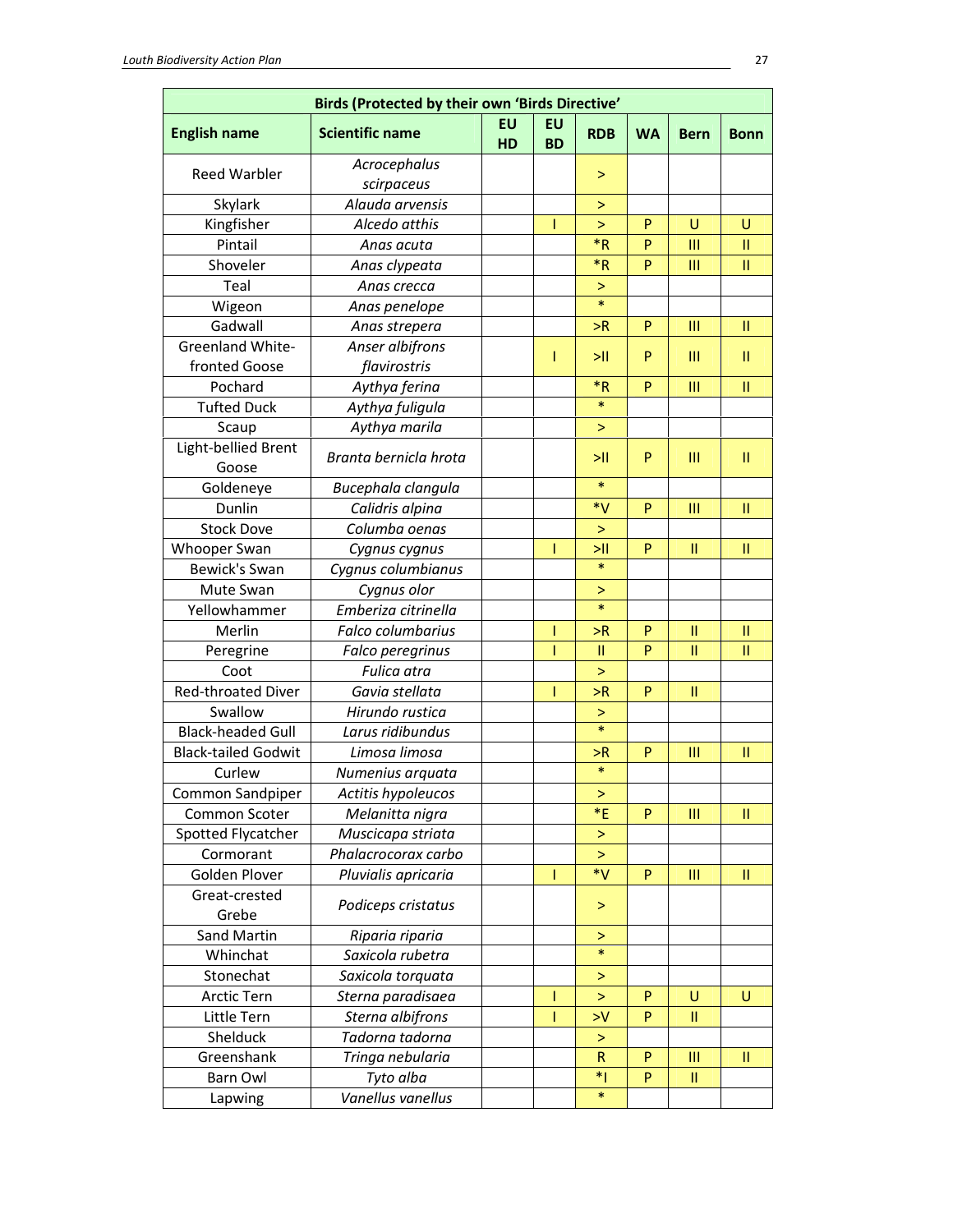| <b>Other Locally Important Birds</b> |                        |                                                                       |  |  |  |
|--------------------------------------|------------------------|-----------------------------------------------------------------------|--|--|--|
| English name                         | <b>Scientific name</b> | <b>Comments</b>                                                       |  |  |  |
| Grey heron                           | Ardea cinerea          | Information on population size, trends and/or<br>densities is lacking |  |  |  |
| Moorhen                              | Gallinula chloropus    | Information on range and abundance                                    |  |  |  |
|                                      |                        | is far from comprehensive.                                            |  |  |  |
| Cuckoo                               |                        | Third assessment of Birds of Conservation                             |  |  |  |
|                                      |                        | Concern in Ireland have demoted this species                          |  |  |  |
|                                      | Cuculus canorus        | from an amber listed to a green listed species.                       |  |  |  |
|                                      |                        | However this species is deemed to be an iconic                        |  |  |  |
|                                      |                        | species in Louth for promotion of biodiversity.                       |  |  |  |
| Swift                                | Apus apus              | This species is in rapid decline across Ireland                       |  |  |  |
| <b>Water Rail</b>                    |                        | Information on range and abundance                                    |  |  |  |
|                                      | Rallus aguaticus       | is far from comprehensive.                                            |  |  |  |

EU HD = EU Habitats Directive (Council Directive 92/43/EEC)

- II animal and plant species listed under Annex II
- IV animal and plant species listed under Annex IV
- V animal and plant species listed under Annex V

EU BD = EU Birds Directive (Council Directive 79/409/EEC)

I Bird Species listed under Annex I of the Directive

RDB = Species' status in the relevant "Red Data Book"

- Ex Extinct
- E Endangered
- V Vulnerable
- R Rare
- I Indeterminate
- II Internationally important
- \* Birds of Conservation Concern in Ireland Red List (3rd Assessment after Colhoun and Cummins, 2013)
- > Birds of Conservation Concern in Ireland Amber List (3rd Assessment after Colhoun and Cummins, 2013)
	- WA = Wildlife Act, 1976 & Wildlife (Amendment) Act, 2000
		- P Protected Species
		- FPO Listed in the Flora Protection Order (1999)

Bern = The Bern Convention

Bonn = The Bonn Convention

#### A blank space indicated that the Species is not listed under that heading.

U = Status unknown

For up to date information see the website of the NPWS: www.npws.ie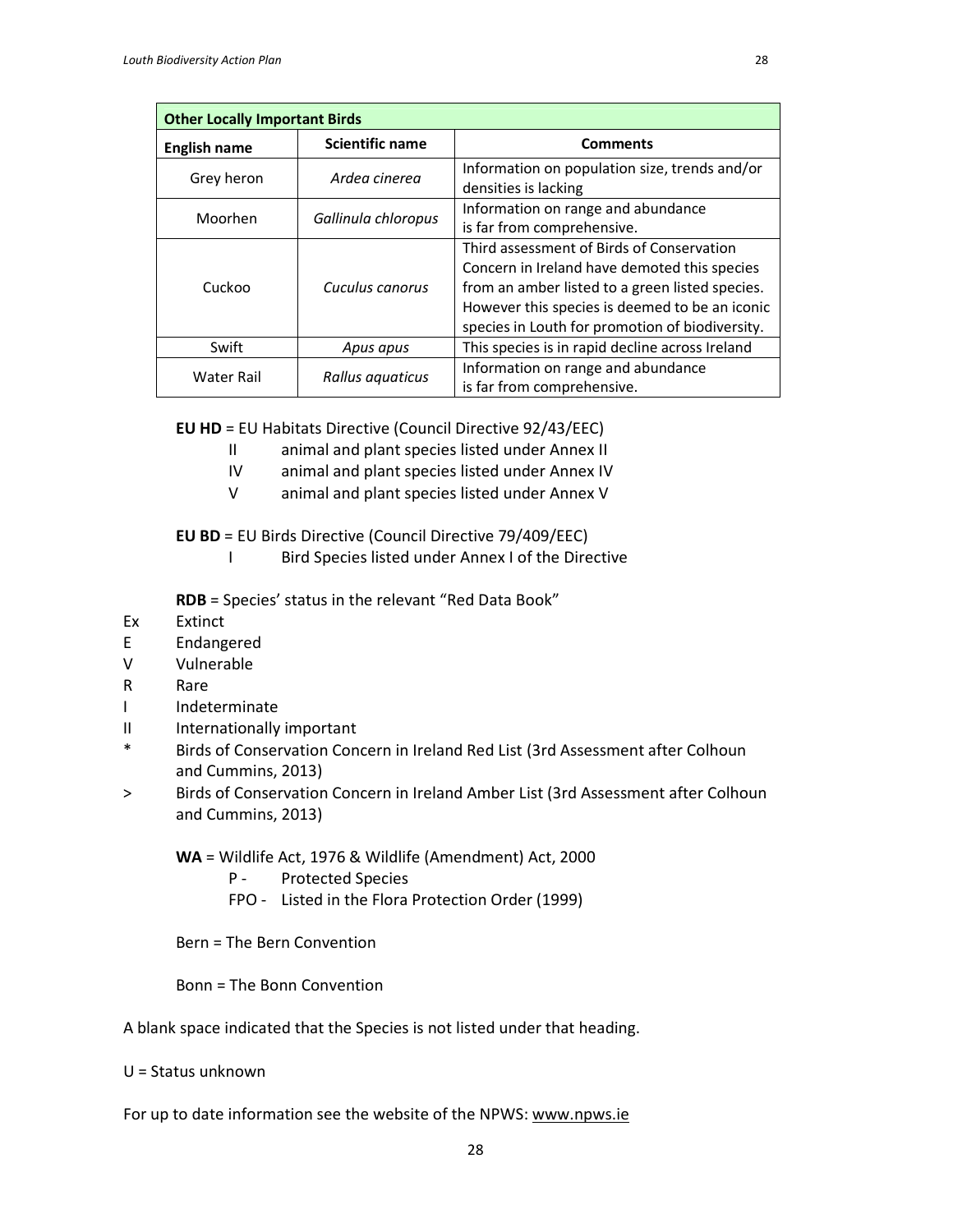## Annex D: Invasive Alien Species

Invasive Alien Species (IAS) are animals and plants that are introduced accidentally or deliberately into a natural environment where they are not normally found, with serious negative consequences for their new environment. They represent a major threat to native plants and animals in Europe, causing damage worth billions of Euro to the European economy every year. As invasive alien species do not respect borders, coordinated action at the European level will be more effective than individual actions at the Member State level. Accordingly the EU passed the IAS Regulation Regulation (EU) 1143/2014 on invasive alien species (the IAS Regulation), which entered into force on 1 January 2015, fulfilling Action 16 of Target 5 of the EU 2020 Biodiversity Strategy, as well as Aichi Target 9 of the Strategic Plan for Biodiversity 2011-2020 under the Convention of Biological Diversity.

The core of the IAS Regulation is the list of Invasive Alien Species of Union concern (the Union list). For information about the species currently included on this list, click here.

The IAS Regulation provides for a set of measures to be taken across the EU in relation to invasive alien species included on the Union list. Three distinct types of measures are envisaged, which follow an internationally agreed hierarchical approach to combatting IAS:

- **Prevention:** a number of robust measures aimed at preventing the intentional or unintentional introduction of IAS of Union concern into the EU.
- Early detection and rapid eradication: Member States must put in place a surveillance system to detect the presence of IAS of Union concern as early as possible and take rapid eradication measures to prevent them from establishing.
- Management: some IAS of Union concern are already established in certain Member States. Concerted management action is needed to prevent them from spreading any further and to minimize the harm they cause.

Some of the core provisions of EU Regulation (1143/2014) which deal with, among other things, bringing into the territory of the Union, keeping, breeding, transporting and placing on the market, species included on the list of invasive alien species of Union concern ( the 'Union list' ) came into force on the 3rd August, 2016. The list of IAS of Union Concern The first "Union list" of 37 species consisting of 23 animals and 14 plants came into force, following the publication of the Commission Implementing Regulation (2016/1141), in the Official Journal of the Union on the 14 July, 2016. The 'Union list' comprises species whose potential adverse impacts across the European Union are such that concerted action across Member States is required. Of the 37 species on the 'Union list', nine are already found on this island including the Grey squirrel, Muntjac deer, Chinese mitten crab, Red-eared terrapin/slider, Ruddy duck, Curly waterweed, American skunk cabbage, Floating pennywort (Northern Ireland) and Parrot's feather. Other measures in the Regulation mean that Member States will be required to take further measures in time to provide for early detection and eradication of these species, and to manage those species that are already widely spread in their territory. The Regulation also includes special provisions to deal with the specific needs of pet owners, traders, breeders and other stakeholders. The 'Union list' will be updated regularly to include further species likely to have significant impacts on biodiversity and ecosystems.

Regulation 49 of the European Communities (Birds and Natural Habitats) Regulations 2011(S.I. No. 477/2011) makes it an offence to allow the spread of various invasive species of animals and plants within Ireland. These species are listed in the Third Schedule of the Regulations.